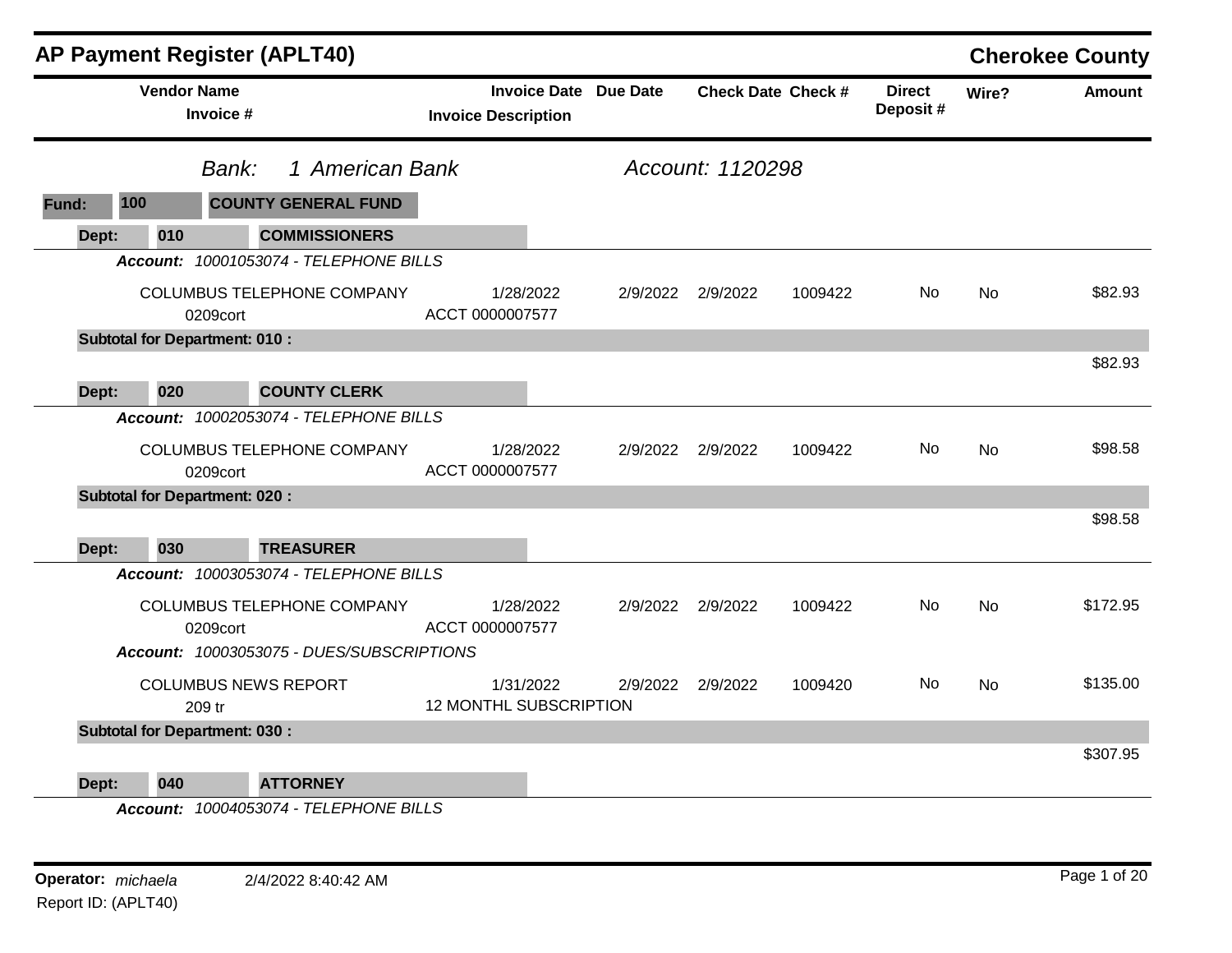|       |                                      | <b>AP Payment Register (APLT40)</b>                  |                                                            |          |                           |         |                           |           | <b>Cherokee County</b> |
|-------|--------------------------------------|------------------------------------------------------|------------------------------------------------------------|----------|---------------------------|---------|---------------------------|-----------|------------------------|
|       | <b>Vendor Name</b><br>Invoice #      |                                                      | <b>Invoice Date</b> Due Date<br><b>Invoice Description</b> |          | <b>Check Date Check #</b> |         | <b>Direct</b><br>Deposit# | Wire?     | <b>Amount</b>          |
|       | 0209cort                             | COLUMBUS TELEPHONE COMPANY                           | 1/28/2022<br>ACCT 0000007577                               |          | 2/9/2022 2/9/2022         | 1009422 | <b>No</b>                 | <b>No</b> | \$203.79               |
|       | <b>Subtotal for Department: 040:</b> |                                                      |                                                            |          |                           |         |                           |           |                        |
| Dept: | 060                                  | <b>SHERIFF &amp; JAIL</b>                            |                                                            |          |                           |         |                           |           | \$203.79               |
|       |                                      | Account: 10006053021 - PRINTING/OFFICE SUPPLIES      |                                                            |          |                           |         |                           |           |                        |
|       | <b>QUILL CORPORATION</b><br>22227981 |                                                      | 1/28/2022<br>inv 22227981                                  |          | 2/9/2022 2/9/2022         | 1009458 | No                        | No        | \$622.88               |
|       | <b>CINTAS CORP</b><br>8405494828     |                                                      | 1/24/2022<br>INV 8405494828                                |          | 2/9/2022 2/9/2022         | 1009414 | No                        | <b>No</b> | \$364.01               |
|       | <b>QUILL CORPORATION</b><br>22025005 |                                                      | 1/24/2022<br>INV 22025005                                  |          | 2/9/2022 2/9/2022         | 1009458 | No                        | <b>No</b> | \$19.99                |
|       |                                      | Account: 10006053022 - EMPLOYEE UNIFORMS/ACCESSORIES |                                                            |          |                           |         |                           |           |                        |
|       | 2021226                              | DIRECT BENEFIT SOLUTIONS                             | 1/28/2022<br>inv 2021226                                   | 2/9/2022 | 2/9/2022                  | 1009426 | No                        | <b>No</b> | \$72.91                |
|       | PRO SOLUTIONS, LLC<br>202112050      |                                                      | 1/28/2022<br>inv 202112050                                 |          | 2/9/2022 2/9/2022         | 1009456 | No                        | <b>No</b> | \$1,803.19             |
|       |                                      | Account: 10006053025 - PARTS/VEHICLE REPAIRS         |                                                            |          |                           |         |                           |           |                        |
|       | NATALINIS AUTOMOTIVE<br>795068       |                                                      | 1/24/2022<br><b>INV 795068</b>                             |          | 2/9/2022 2/9/2022         | 1009450 | No                        | <b>No</b> | \$407.26               |
|       | NATALINIS AUTOMOTIVE<br>795285       |                                                      | 1/24/2022<br><b>INV 795285</b>                             |          | 2/9/2022 2/9/2022         | 1009450 | No                        | <b>No</b> | \$53.80                |
|       | <b>BEACON TIRE</b><br>60066969       |                                                      | 1/24/2022<br>INV 60066969                                  |          | 2/9/2022 2/9/2022         | 1009408 | No                        | No        | \$560.80               |
|       | 114516                               | MIKE CARPINO FORD MERCURY INC                        | 1/24/2022<br><b>INV 114516</b>                             | 2/9/2022 | 2/9/2022                  | 1009449 | No                        | No        | \$166.40               |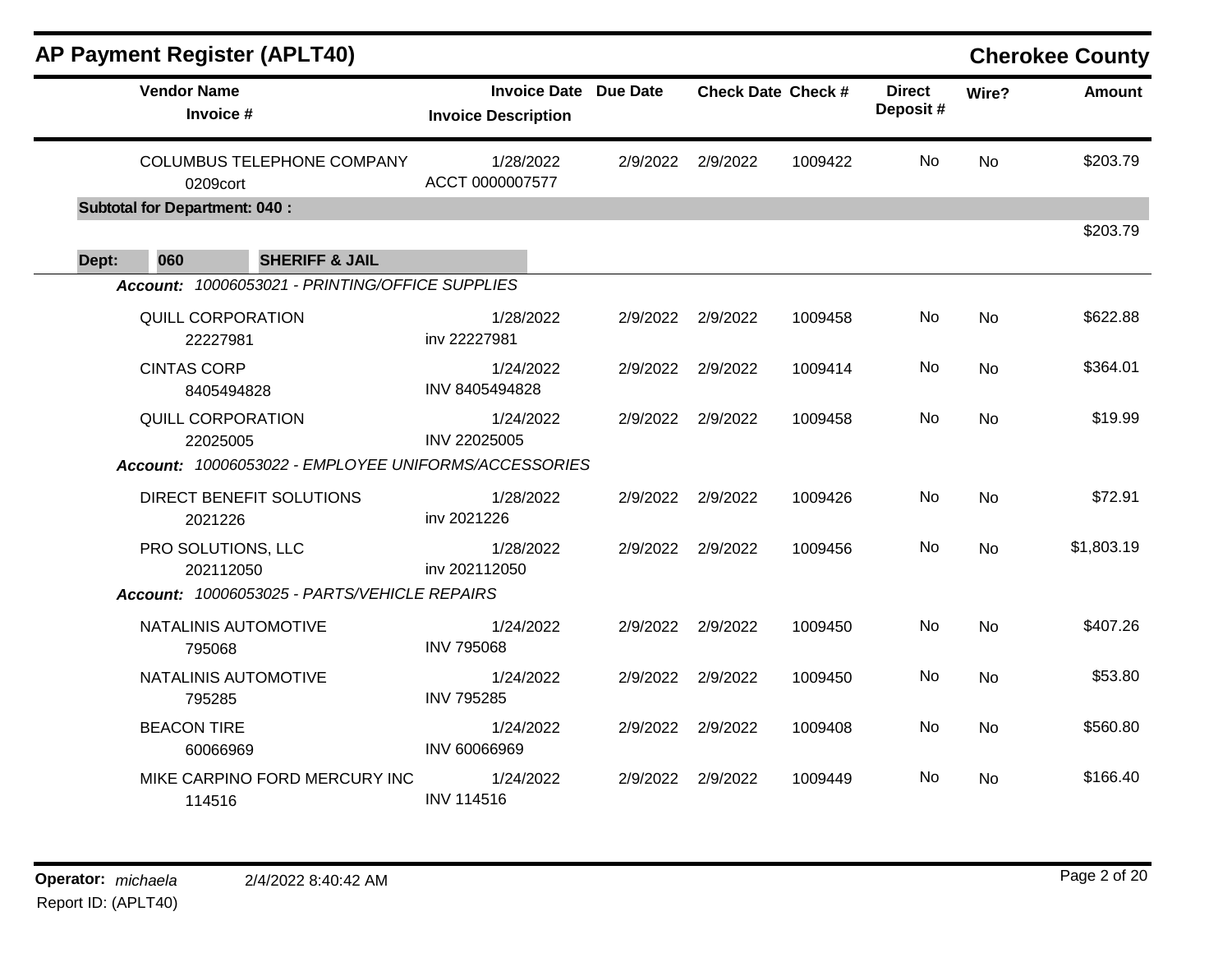| <b>AP Payment Register (APLT40)</b>                                                           |                                                            |                   |                           |                           |           | <b>Cherokee County</b> |
|-----------------------------------------------------------------------------------------------|------------------------------------------------------------|-------------------|---------------------------|---------------------------|-----------|------------------------|
| <b>Vendor Name</b><br>Invoice #                                                               | <b>Invoice Date Due Date</b><br><b>Invoice Description</b> |                   | <b>Check Date Check #</b> | <b>Direct</b><br>Deposit# | Wire?     | <b>Amount</b>          |
| O'REILLY AUTO PARTS<br>4083483619                                                             | 1/31/2022<br>INV 408343619                                 | 2/9/2022 2/9/2022 | 1009454                   | No.                       | <b>No</b> | \$39.98                |
| O'REILLY AUTO PARTS<br>4083483573                                                             | 1/31/2022<br>INV 4083483573                                | 2/9/2022 2/9/2022 | 1009454                   | No.                       | <b>No</b> | \$55.97                |
| MIKE CARPINO FORD MERCURY INC<br>114541<br>Account: 10006053068 - OTHER COMMODITIES           | 1/31/2022<br><b>INV 114541</b>                             | 2/9/2022 2/9/2022 | 1009449                   | No.                       | <b>No</b> | \$1,702.77             |
| FARMERS COOPERATIVE ASSOCIATION<br>319005<br>Account: 10006053071 - COMMUNICATIONS            | 1/24/2022<br><b>INV 319005</b>                             | 2/9/2022 2/9/2022 | 1009430                   | No.                       | <b>No</b> | \$27.52                |
| BROOKS-JEFFREY MARKETING, INC<br>203344<br>Account: 10006053072 - GAS, ELECTRIC, WATER        | 1/28/2022<br><b>INV 203344</b>                             | 2/9/2022 2/9/2022 | 1009409                   | No.                       | <b>No</b> | \$576.00               |
| <b>CITY OF COLUMBUS</b><br>209 SH                                                             | 1/31/2022<br>ACCT 09-52410-01                              | 2/9/2022 2/9/2022 | 1009417                   | No.                       | <b>No</b> | \$120.00               |
| <b>LIBERTY UTILITIES</b><br>0209<br>Account: 10006053074 - TELEPHONE BILLS                    | 1/24/2022<br>ACCT 643108137                                | 2/9/2022 2/9/2022 | 1009443                   | No.                       | No        | \$4,061.80             |
| COLUMBUS TELEPHONE COMPANY<br>0209Sher                                                        | 1/28/2022<br>acct 0000002963                               | 2/9/2022 2/9/2022 | 1009422                   | No.                       | <b>No</b> | \$1,493.31             |
| <b>COLUMBUS TELEPHONE COMPANY</b><br>0209cort<br>Account: 10006053076 - PROFESSIONAL SERVICES | 1/28/2022<br>ACCT 0000007577                               | 2/9/2022 2/9/2022 | 1009422                   | No.                       | <b>No</b> | \$88.22                |
| SPRING RIVER WELLNESS CENTER<br>5412<br>Account: 10006053080 - MAINTENANCE/BLDGS & GROUNDS    | 1/28/2022<br>inv 5412                                      | 2/9/2022 2/9/2022 | 1009461                   | No.                       | No        | \$200.00               |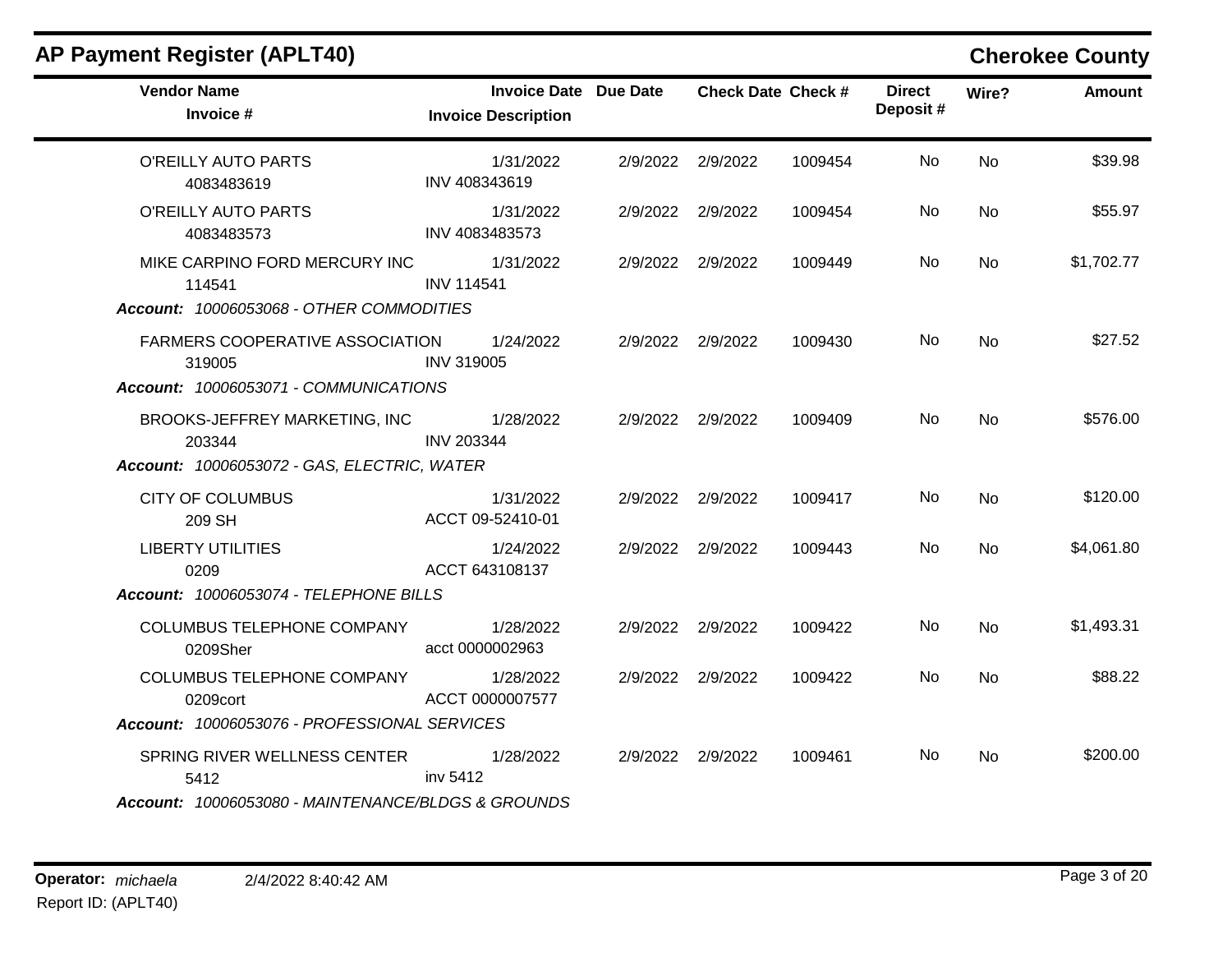| <b>AP Payment Register (APLT40)</b>                                               |                                                            |          |                           |         |                           |       | <b>Cherokee County</b> |
|-----------------------------------------------------------------------------------|------------------------------------------------------------|----------|---------------------------|---------|---------------------------|-------|------------------------|
| <b>Vendor Name</b><br>Invoice #                                                   | <b>Invoice Date Due Date</b><br><b>Invoice Description</b> |          | <b>Check Date Check #</b> |         | <b>Direct</b><br>Deposit# | Wire? | <b>Amount</b>          |
| <b>CINTAS FIRE PROTECTION</b><br>0F58067268                                       | 1/24/2022<br>INV 0F58067268                                | 2/9/2022 | 2/9/2022                  | 1009415 | No                        | No    | \$1,137.00             |
| <b>CDL ELECTRIC</b><br>W60573<br>Account: 10006053737 - INMATE PERSONAL ITEMS     | 1/24/2022<br><b>INV W60573</b>                             | 2/9/2022 | 2/9/2022                  | 1009411 | No                        | No    | \$270.00               |
| ICS<br>w5042400<br>Account: 10006053786 - INMATE MEDICAL                          | 1/28/2022<br><b>INV W5042400</b>                           | 2/9/2022 | 2/9/2022                  | 1009438 | No                        | No    | \$194.33               |
| <b>GARCIA CLINICAL LABORATORY</b><br>60022                                        | 1/28/2022<br>inv 60022                                     | 2/9/2022 | 2/9/2022                  | 1009435 | No                        | No    | \$42.00                |
| <b>Subtotal for Department: 060:</b><br><b>DISTRICT COURT</b><br>Dept:<br>070     |                                                            |          |                           |         |                           |       | \$14,080.14            |
| Account: 10007053021 - PRINTING/OFFICE SUPPLIES                                   |                                                            |          |                           |         |                           |       |                        |
| ETTINGER'S OFFICE SUPPLY<br>5446380                                               | 1/31/2022<br>INV 5446380                                   | 2/9/2022 | 2/9/2022                  | 1009429 | No                        | No    | \$173.01               |
| <b>FOUR STATE PRINTING</b><br>11680<br>Account: 10007053023 - EMPLOYEE FOOD/MEALS | 1/31/2022<br><b>INV 11680</b>                              | 2/9/2022 | 2/9/2022                  | 1009433 | No                        | No    | \$52.50                |
| <b>LADELL F TURLEY CSR</b><br>209<br>Account: 10007053029 - MISC SUPPLIES         | 1/31/2022<br><b>REIMBURSEMENT</b>                          | 2/9/2022 | 2/9/2022                  | 1009442 | No                        | No    | \$30.00                |
| ASSUREDPARTNERS JAMISON LLC<br>75572                                              | 1/31/2022<br><b>INV 75572</b>                              | 2/9/2022 | 2/9/2022                  | 1009406 | No.                       | No.   | \$2,032.02             |
| Account: 10007053073 - TRANSPORTATION                                             |                                                            |          |                           |         |                           |       |                        |
| <b>MAC YOUNG</b><br>209                                                           | 1/31/2022<br><b>TRAVEL EXPENSE</b>                         |          | 2/9/2022 2/9/2022         | 1009445 | No                        | No    | \$49.05                |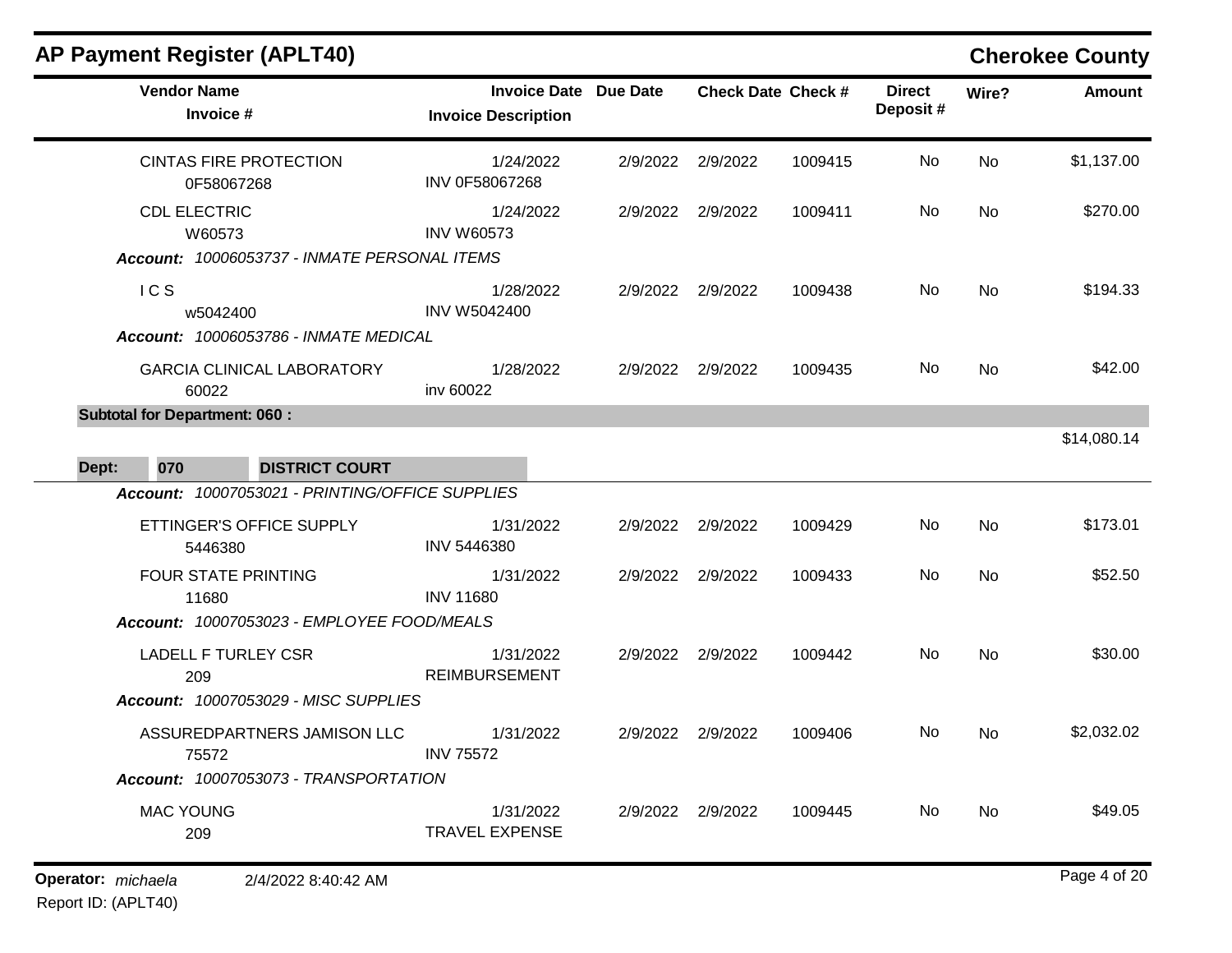| <b>AP Payment Register (APLT40)</b>                                                                                |                                                     |          |                           |         |                           |           | <b>Cherokee County</b> |
|--------------------------------------------------------------------------------------------------------------------|-----------------------------------------------------|----------|---------------------------|---------|---------------------------|-----------|------------------------|
| <b>Vendor Name</b><br>Invoice #                                                                                    | Invoice Date Due Date<br><b>Invoice Description</b> |          | <b>Check Date Check #</b> |         | <b>Direct</b><br>Deposit# | Wire?     | <b>Amount</b>          |
| <b>MAC YOUNG</b><br>209 DC<br>Account: 10007053074 - TELEPHONE BILLS                                               | 1/31/2022<br><b>TRAVEL EXPENSE</b>                  | 2/9/2022 | 2/9/2022                  | 1009445 | No.                       | No        | \$72.68                |
| <b>COLUMBUS TELEPHONE COMPANY</b><br>0209cort<br>Account: 10007053076 - PROFESSIONAL SERVICES                      | 1/28/2022<br>ACCT 0000007577                        |          | 2/9/2022 2/9/2022         | 1009422 | No                        | <b>No</b> | \$617.08               |
| <b>CLINICAL ASSOCIATES</b><br><b>GONZAD</b><br>Account: 10007053083 - EQUIPMENT LEASE/RENTAL                       | 1/31/2022<br><b>INV GONZAD</b>                      |          | 2/9/2022 2/9/2022         | 1009419 | No                        | No        | \$700.00               |
| <b>AMERICAN MICRO</b><br>34652                                                                                     | 1/31/2022<br><b>INV 34652</b>                       |          | 2/9/2022 2/9/2022         | 1009405 | No                        | <b>No</b> | \$975.00               |
| <b>Subtotal for Department: 070:</b>                                                                               |                                                     |          |                           |         |                           |           |                        |
|                                                                                                                    |                                                     |          |                           |         |                           |           | \$4,701.34             |
| <b>COURTHOUSE</b><br>Dept:<br>080                                                                                  |                                                     |          |                           |         |                           |           |                        |
| Account: 10008053023 - EMPLOYEE FOOD/MEALS<br>DAISY J MOONEY<br>0209<br>Account: 10008053040 - JANITORIAL SUPPLIES | 1/31/2022<br><b>REIMB. RETIREMENT PARTY</b>         | 2/9/2022 | 2/9/2022                  | 1009424 | No.                       | No        | \$22.53                |
| NATALINIS AUTOMOTIVE<br>795792                                                                                     | 1/27/2022<br><b>INV 795792</b>                      |          | 2/9/2022 2/9/2022         | 1009450 | No.                       | No        | \$9.50                 |
| ETTINGER'S OFFICE SUPPLY<br>544815                                                                                 | 1/27/2022<br><b>INV 544815</b>                      |          | 2/9/2022 2/9/2022         | 1009429 | No                        | No        | \$73.40                |
| <b>CINTAS FIRST AID &amp; SAFETY</b><br>4108741504                                                                 | 1/27/2022<br>inv 4108741504                         | 2/9/2022 | 2/9/2022                  | 1009416 | No.                       | No        | \$59.19                |
| NATALINIS AUTOMOTIVE<br>795747                                                                                     | 1/27/2022<br><b>INV 795747</b>                      | 2/9/2022 | 2/9/2022                  | 1009450 | No.                       | No        | \$114.19               |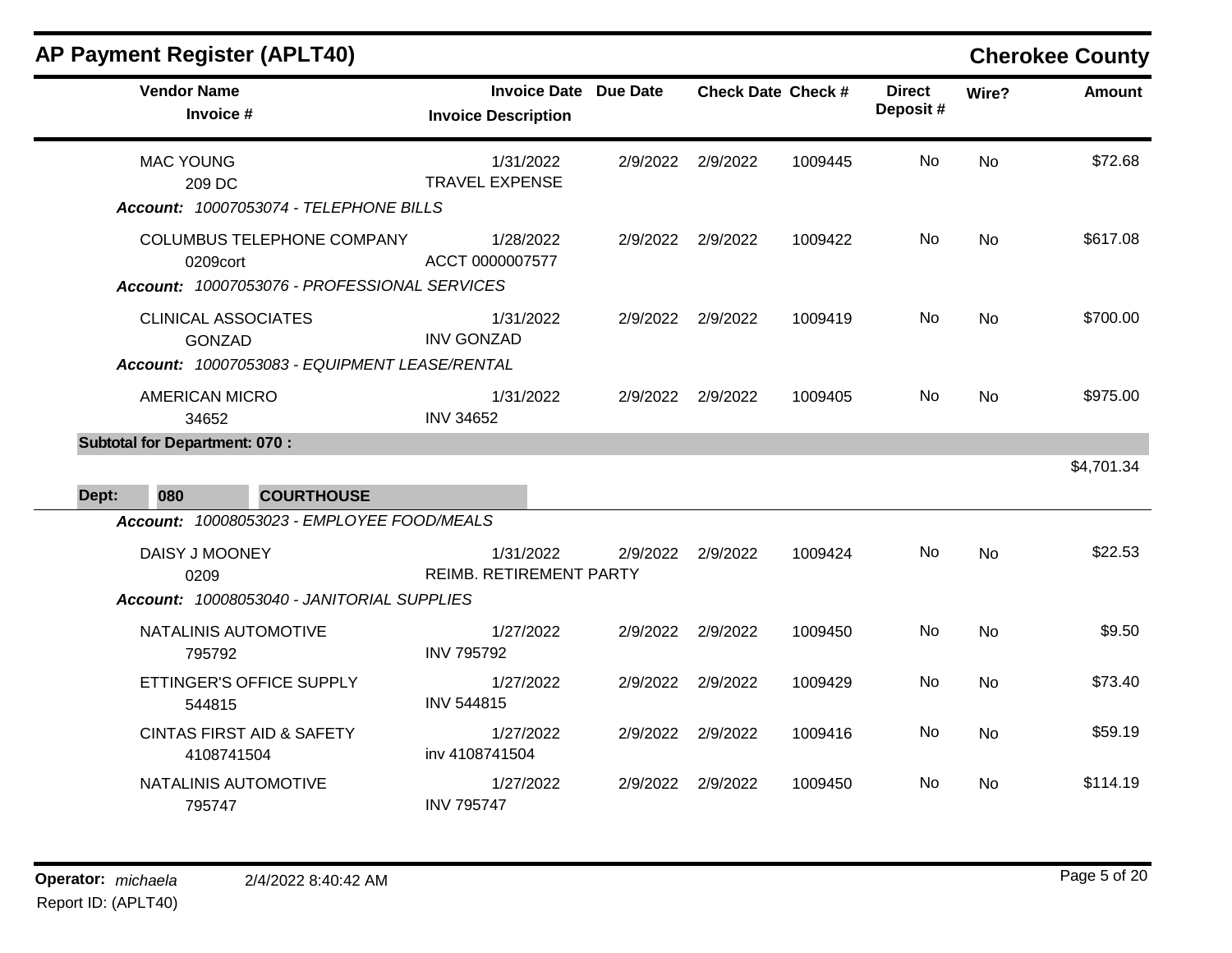| <b>Vendor Name</b><br>Invoice #                    | Invoice Date Due Date<br><b>Invoice Description</b> | <b>Check Date Check #</b> |         | <b>Direct</b><br>Deposit# | Wire?     | <b>Amount</b> |
|----------------------------------------------------|-----------------------------------------------------|---------------------------|---------|---------------------------|-----------|---------------|
| TRUE VALUE COLUMBUS<br>A459312                     | 1/24/2022<br><b>TRANS A456312</b>                   | 2/9/2022 2/9/2022         | 1009463 | <b>No</b>                 | <b>No</b> | \$44.96       |
| <b>HENRY KRAFT INC</b><br>417120                   | 1/31/2022<br>inv 417120                             | 2/9/2022 2/9/2022         | 1009437 | No.                       | No.       | \$283.49      |
| <b>CINTAS #459</b><br>4108068975                   | 1/24/2022<br>INV 4108068975                         | 2/9/2022 2/9/2022         | 1009413 | No                        | <b>No</b> | \$59.19       |
| ETTINGER'S OFFICE SUPPLY<br>5447820                | 1/24/2022<br><b>INV 5447820</b>                     | 2/9/2022 2/9/2022         | 1009429 | No.                       | No.       | \$507.64      |
| Account: 10008053072 - GAS, ELECTRIC, WATER        |                                                     |                           |         |                           |           |               |
| PRO SOLUTIONS, LLC<br>202112051                    | 1/24/2022<br>INV 202112051                          | 2/9/2022 2/9/2022         | 1009456 | No                        | <b>No</b> | \$827.06      |
| <b>LIBERTY UTILITIES</b><br>0209CH                 | 1/24/2022<br>ACCT 305532350                         | 2/9/2022 2/9/2022         | 1009443 | No.                       | <b>No</b> | \$2,475.00    |
| Account: 10008053074 - UTILITIES/TELEPHONE BILLS   |                                                     |                           |         |                           |           |               |
| COLUMBUS TELEPHONE COMPANY<br>0209cort             | 1/28/2022<br>ACCT 0000007577                        | 2/9/2022 2/9/2022         | 1009422 | No.                       | <b>No</b> | \$943.22      |
| Account: 10008053078 - LEGAL PRINTING/ADVERTISING  |                                                     |                           |         |                           |           |               |
| <b>COLUMBUS NEWS REPORT</b><br>0126                | 1/31/2022<br><b>INV 0126</b>                        | 2/9/2022 2/9/2022         | 1009420 | No                        | <b>No</b> | \$12.00       |
| <b>COLUMBUS NEWS REPORT</b><br>$\mathbf{1}$        | 1/31/2022<br>inv <sub>1</sub>                       | 2/9/2022 2/9/2022         | 1009420 | No.                       | No        | \$56.00       |
| Account: 10008053080 - MAINTENANCE/BLDGS & GROUNDS |                                                     |                           |         |                           |           |               |
| TOUCHTON ELECTRIC INC<br>67843                     | 1/25/2022<br><b>INV 67843</b>                       | 2/9/2022 2/9/2022         | 1009462 | No.                       | <b>No</b> | \$600.00      |
| Account: 10008053089 - OTHER CONTRACTUAL           |                                                     |                           |         |                           |           |               |
| <b>VIA CHRISTI HOSPITAL PITT</b><br>1889           | 1/31/2022<br><b>SANE EXAM</b>                       | 2/9/2022 2/9/2022         | 1009465 | No.                       | <b>No</b> | \$725.00      |

## **AP Payment Register (APLT40) Cherokee County**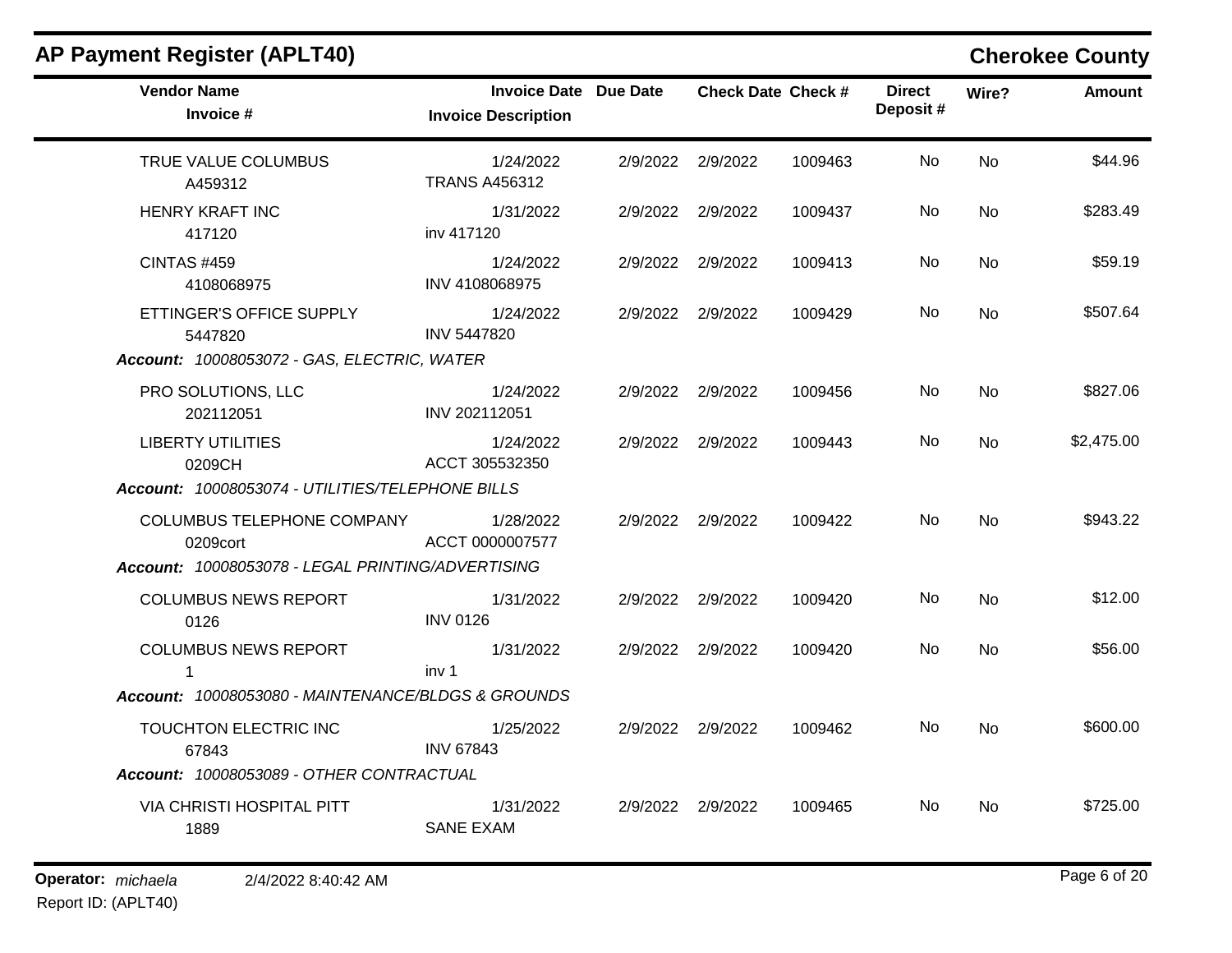# **AP Payment Register (APLT40) Cherokee County**

| <b>Vendor Name</b><br>Invoice #                 | <b>Invoice Date Due Date</b><br><b>Invoice Description</b> |                   | <b>Check Date Check #</b> |         | <b>Direct</b><br>Deposit# | Wire?     | <b>Amount</b> |
|-------------------------------------------------|------------------------------------------------------------|-------------------|---------------------------|---------|---------------------------|-----------|---------------|
| VIA CHRISTI HOSPITAL PITT<br>1888               | 1/31/2022<br><b>SANE EXAM</b>                              |                   | 2/9/2022 2/9/2022         | 1009465 | No                        | <b>No</b> | \$725.00      |
| <b>VIA CHRISTI HOSPITAL PITT</b><br>1887        | 1/31/2022<br><b>SANE EXAM</b>                              | 2/9/2022 2/9/2022 |                           | 1009465 | No                        | <b>No</b> | \$725.00      |
| TOUCHTON ELECTRIC INC<br>67866                  | 1/28/2022<br>inv 67866                                     | 2/9/2022 2/9/2022 |                           | 1009462 | No                        | <b>No</b> | \$520.05      |
| TRUE VALUE COLUMBUS<br>A459760                  | 1/27/2022<br><b>INV A459760</b>                            | 2/9/2022          | 2/9/2022                  | 1009463 | No                        | No        | \$77.99       |
| <b>FORENSIC MEDICAL</b><br>19101                | 1/25/2022<br><b>INV 19101</b>                              | 2/9/2022 2/9/2022 |                           | 1009432 | No                        | <b>No</b> | \$5,550.00    |
| <b>Subtotal for Department: 080:</b>            |                                                            |                   |                           |         |                           |           |               |
|                                                 |                                                            |                   |                           |         |                           |           | \$14,410.41   |
| <b>EMERGENCY PREPAREDNESS</b><br>Dept:<br>090   |                                                            |                   |                           |         |                           |           |               |
| Account: 10009053079 - MAINT/REPAIRS MACH/EQUIP |                                                            |                   |                           |         |                           |           |               |
| NATALINIS AUTOMOTIVE<br>796153                  | 1/31/2022<br><b>INV 796153</b>                             |                   | 2/9/2022 2/9/2022         | 1009451 | No                        | <b>No</b> | \$126.82      |
| NATALINIS AUTOMOTIVE<br>796158                  | 1/31/2022<br><b>INV 796158</b>                             | 2/9/2022 2/9/2022 |                           | 1009451 | <b>No</b>                 | No        | \$243.64      |
| <b>Subtotal for Department: 090:</b>            |                                                            |                   |                           |         |                           |           |               |
|                                                 |                                                            |                   |                           |         |                           |           | \$370.46      |
| Dept:<br>095<br><b>HUMAN RESOURCE</b>           |                                                            |                   |                           |         |                           |           |               |
| Account: 10009553021 - PRINTING/OFFICE SUPPLIES |                                                            |                   |                           |         |                           |           |               |
| ETTINGER'S OFFICE SUPPLY<br>5448160             | 1/24/2022<br><b>INV 544160</b>                             |                   | 2/9/2022 2/9/2022         | 1009429 | No                        | <b>No</b> | \$448.12      |
| ETTINGER'S OFFICE SUPPLY<br>5447260             | 1/24/2022<br><b>INV 5447260</b>                            |                   | 2/9/2022 2/9/2022         | 1009429 | No                        | <b>No</b> | \$13.99       |
| Account: 10009553074 - TELEPHONE BILLS          |                                                            |                   |                           |         |                           |           |               |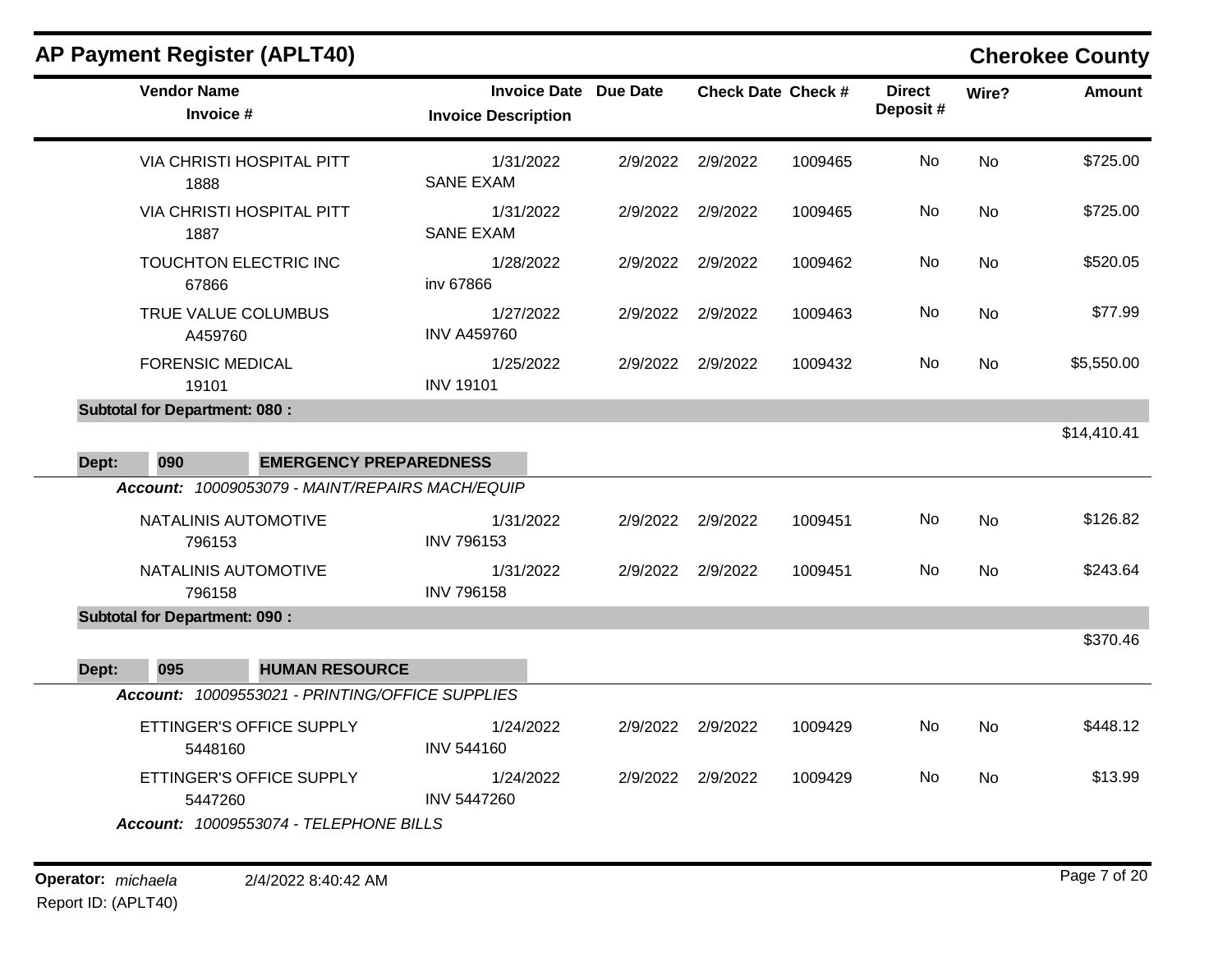|       | <b>AP Payment Register (APLT40)</b>              |                                             |                              |                     |          |                           |         |                           |           | <b>Cherokee County</b> |
|-------|--------------------------------------------------|---------------------------------------------|------------------------------|---------------------|----------|---------------------------|---------|---------------------------|-----------|------------------------|
|       | <b>Vendor Name</b><br>Invoice #                  |                                             | <b>Invoice Description</b>   | <b>Invoice Date</b> | Due Date | <b>Check Date Check #</b> |         | <b>Direct</b><br>Deposit# | Wire?     | <b>Amount</b>          |
|       | 0209cort<br><b>Subtotal for Department: 095:</b> | COLUMBUS TELEPHONE COMPANY                  | 1/28/2022<br>ACCT 0000007577 |                     | 2/9/2022 | 2/9/2022                  | 1009422 | No                        | <b>No</b> | \$91.37                |
|       |                                                  |                                             |                              |                     |          |                           |         |                           |           | \$553.48               |
| Dept: | 150                                              | <b>COMPUTER PROGRAMMING</b>                 |                              |                     |          |                           |         |                           |           |                        |
|       |                                                  | Account: 10015053074 - TELEPHONE BILLS      |                              |                     |          |                           |         |                           |           |                        |
|       | 0209cort                                         | <b>COLUMBUS TELEPHONE COMPANY</b>           | 1/28/2022<br>ACCT 0000007577 |                     | 2/9/2022 | 2/9/2022                  | 1009422 | No                        | No.       | \$215.00               |
|       | <b>Subtotal for Department: 150:</b>             |                                             |                              |                     |          |                           |         |                           |           |                        |
| Dept: | 170                                              | <b>JUVENILE DETENTION</b>                   |                              |                     |          |                           |         |                           |           | \$215.00               |
|       |                                                  | Account: 10017053089 - OTHER CONTRACTUAL    |                              |                     |          |                           |         |                           |           |                        |
|       | 7019                                             | SEK REGIONAL JUVENILE DETENTION CTR         | 1/24/2022<br><b>INV 7019</b> |                     | 2/9/2022 | 2/9/2022                  | 1009460 | No                        | <b>No</b> | \$8,003.00             |
|       | <b>Subtotal for Department: 170:</b>             |                                             |                              |                     |          |                           |         |                           |           |                        |
| Dept: | 190                                              | 911 MAPPING                                 |                              |                     |          |                           |         |                           |           | \$8,003.00             |
|       |                                                  | Account: 10019053074 - TELEPHONE BILLS      |                              |                     |          |                           |         |                           |           |                        |
|       | 0209cort                                         | <b>COLUMBUS TELEPHONE COMPANY</b>           | 1/28/2022<br>ACCT 0000007577 |                     | 2/9/2022 | 2/9/2022                  | 1009422 | No                        | <b>No</b> | \$90.99                |
|       | <b>Subtotal for Department: 190:</b>             |                                             |                              |                     |          |                           |         |                           |           |                        |
| Dept: | 500                                              | <b>SOLID WASTE RECYCLING</b>                |                              |                     |          |                           |         |                           |           | \$90.99                |
|       |                                                  | Account: 10050053502 - SOLID WASTE EXPENSES |                              |                     |          |                           |         |                           |           |                        |
|       | <b>DEMPSTERS LLC</b><br>0209                     |                                             | 1/24/2022<br><b>PARTS</b>    |                     | 2/9/2022 | 2/9/2022                  | 1009425 | No                        | No        | \$5,566.10             |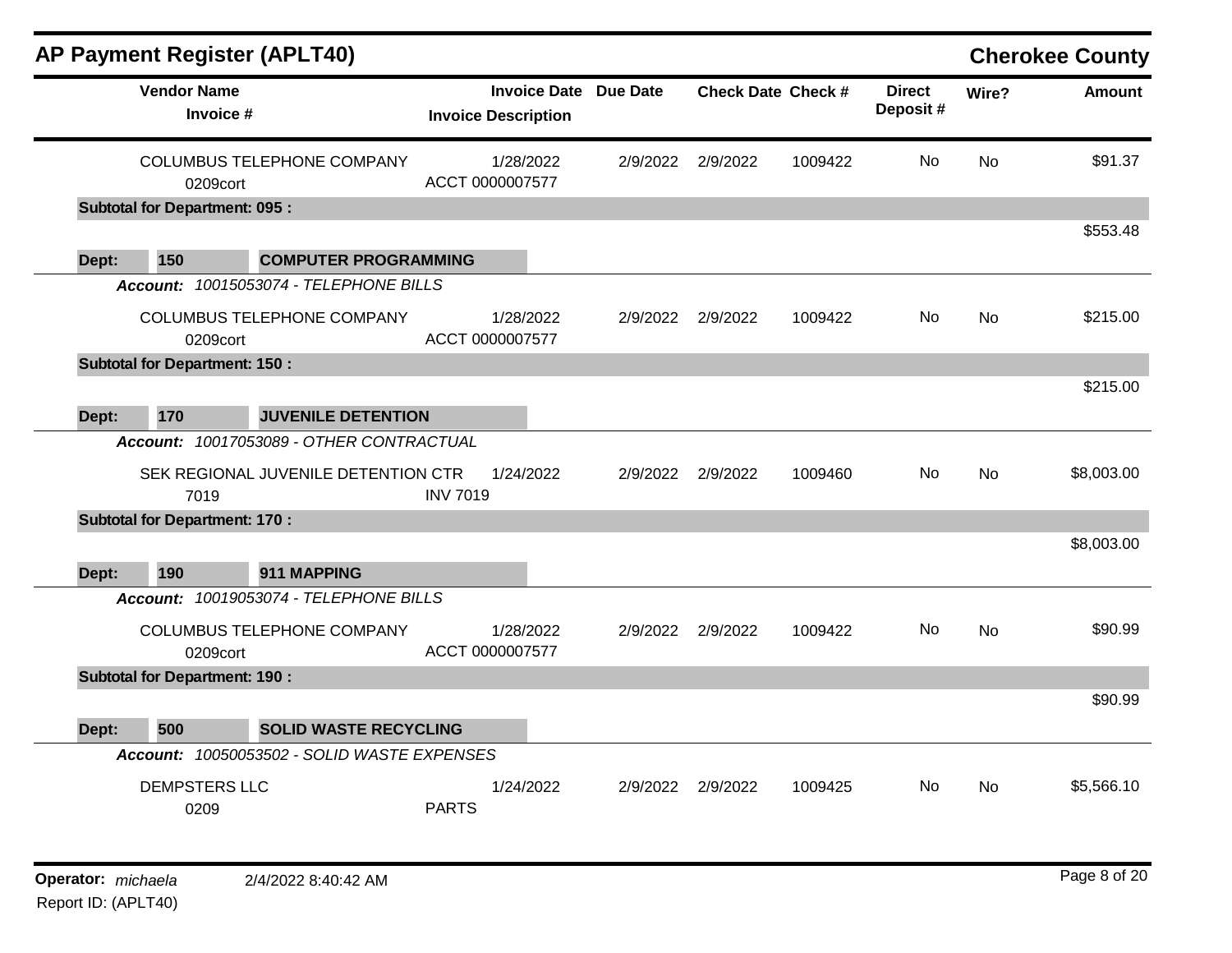|       |       |     |                                      | <b>AP Payment Register (APLT40)</b>                  |                            |           |                              |                   |                           |                           |           | <b>Cherokee County</b> |
|-------|-------|-----|--------------------------------------|------------------------------------------------------|----------------------------|-----------|------------------------------|-------------------|---------------------------|---------------------------|-----------|------------------------|
|       |       |     | <b>Vendor Name</b><br>Invoice #      |                                                      | <b>Invoice Description</b> |           | <b>Invoice Date Due Date</b> |                   | <b>Check Date Check #</b> | <b>Direct</b><br>Deposit# | Wire?     | <b>Amount</b>          |
|       |       |     | <b>Subtotal for Department: 500:</b> |                                                      |                            |           |                              |                   |                           |                           |           |                        |
|       |       |     |                                      |                                                      |                            |           |                              |                   |                           |                           |           | \$5,566.10             |
|       |       |     | <b>Subtotal for Fund: 100:</b>       |                                                      |                            |           |                              |                   |                           |                           |           |                        |
|       |       |     |                                      |                                                      |                            |           |                              |                   |                           |                           |           | \$48,684.17            |
| Fund: | 110   |     |                                      | <b>ROAD AND BRIDGE</b>                               |                            |           |                              |                   |                           |                           |           |                        |
|       | Dept: | 000 |                                      | <b>NON-DEPARTMENTAL</b>                              |                            |           |                              |                   |                           |                           |           |                        |
|       |       |     |                                      | Account: 11000053021 - PRINTING/OFFICE SUPPLIES      |                            |           |                              |                   |                           |                           |           |                        |
|       |       |     | <b>DOLLAR GENERAL</b>                |                                                      |                            | 1/24/2022 |                              | 2/9/2022 2/9/2022 | 1009427                   | No                        | No        | \$24.36                |
|       |       |     | 1001136163                           |                                                      | INV 1001136163             |           |                              |                   |                           |                           |           |                        |
|       |       |     |                                      | Account: 11000053022 - EMPLOYEE UNIFORMS/ACCESSORIES |                            |           |                              |                   |                           |                           |           |                        |
|       |       |     | <b>CINTAS CORP</b>                   |                                                      |                            | 1/25/2022 |                              | 2/9/2022 2/9/2022 | 1009414                   | No.                       | <b>No</b> | \$53.33                |
|       |       |     | 8405505199                           |                                                      | INV 8405505199             |           |                              |                   |                           |                           |           |                        |
|       |       |     |                                      | Account: 11000053031 - DIESEL FUEL                   |                            |           |                              |                   |                           |                           |           |                        |
|       |       |     |                                      | MFA OIL - NEOSHO 1055                                |                            | 1/31/2022 |                              | 2/9/2022 2/9/2022 | 1009447                   | No.                       | <b>No</b> | \$2,863.79             |
|       |       |     | 241893                               |                                                      | <b>INV 241893</b>          |           |                              |                   |                           |                           |           |                        |
|       |       |     | 241862                               | MFA OIL - NEOSHO 1055                                | <b>INV 241862</b>          | 1/24/2022 |                              | 2/9/2022 2/9/2022 | 1009447                   | No                        | No        | \$1,630.97             |
|       |       |     |                                      | MFA OIL - NEOSHO 1055                                |                            | 1/24/2022 |                              | 2/9/2022 2/9/2022 | 1009447                   | No.                       | <b>No</b> | \$5,634.05             |
|       |       |     | 241863                               |                                                      | <b>INV 241863</b>          |           |                              |                   |                           |                           |           |                        |
|       |       |     |                                      | MFA OIL - NEOSHO 1055                                |                            | 1/31/2022 |                              | 2/9/2022 2/9/2022 | 1009447                   | No.                       | No        | \$4,545.75             |
|       |       |     | 241892                               |                                                      | <b>INV 241892</b>          |           |                              |                   |                           |                           |           |                        |
|       |       |     |                                      | MFA OIL - NEOSHO 1055                                |                            | 1/31/2022 |                              | 2/9/2022 2/9/2022 | 1009447                   | No                        | <b>No</b> | \$4,078.34             |
|       |       |     | 241894                               |                                                      | <b>INV 241894</b>          |           |                              |                   |                           |                           |           |                        |
|       |       |     |                                      | MFA OIL - NEOSHO 1055                                |                            | 1/31/2022 |                              | 2/9/2022 2/9/2022 | 1009447                   | No.                       | No        | \$2,617.11             |
|       |       |     | 241891                               |                                                      | <b>INV 241891</b>          |           |                              |                   |                           |                           |           |                        |
|       |       |     |                                      | Account: 11000053032 - OIL/GREASE                    |                            |           |                              |                   |                           |                           |           |                        |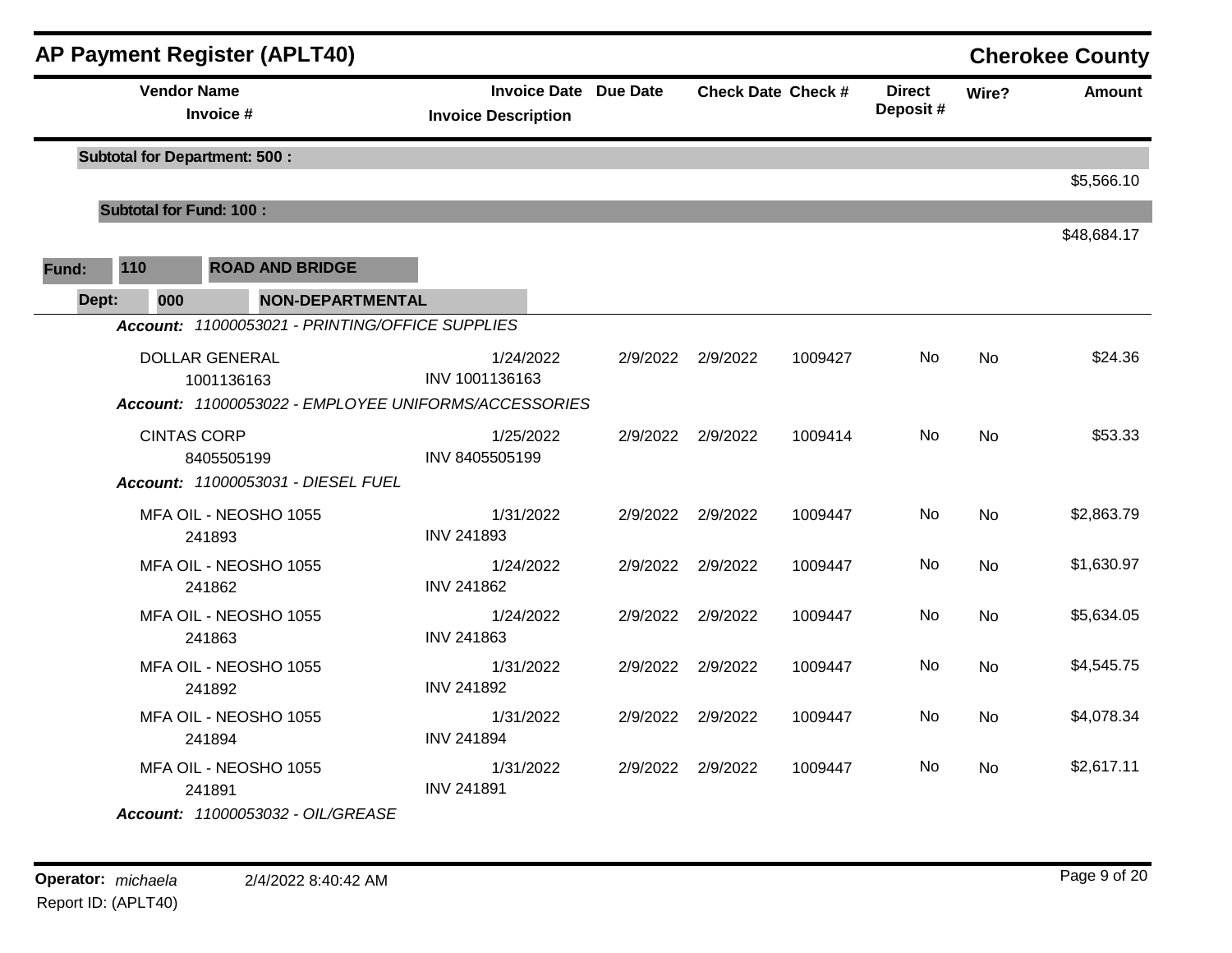| <b>AP Payment Register (APLT40)</b> |  |  |
|-------------------------------------|--|--|
|-------------------------------------|--|--|

# **Cherokee County**

| <b>Vendor Name</b><br>Invoice #                                                    | <b>Invoice Date Due Date</b><br><b>Invoice Description</b> |          | <b>Check Date Check #</b> |         | <b>Direct</b><br>Deposit# | Wire?     | <b>Amount</b> |
|------------------------------------------------------------------------------------|------------------------------------------------------------|----------|---------------------------|---------|---------------------------|-----------|---------------|
| <b>FROST OIL COMPANY</b><br>0267934IN<br>Account: 11000053033 - TIRES              | 1/24/2022<br><b>INV 0267934IN</b>                          | 2/9/2022 | 2/9/2022                  | 1009434 | No                        | <b>No</b> | \$2,377.02    |
| <b>CALLS SERVICE</b><br>104076                                                     | 1/31/2022<br><b>INV 104076</b>                             | 2/9/2022 | 2/9/2022                  | 1009410 | No                        | <b>No</b> | \$172.50      |
| <b>BEACON TIRE</b><br>60066906<br><b>Account: 11000053037 - SIGNS/POSTS</b>        | 1/24/2022<br>INV 60066906                                  | 2/9/2022 | 2/9/2022                  | 1009408 | No.                       | <b>No</b> | \$191.70      |
| NATIONAL SIGN CO INC<br>199229<br>Account: 11000053074 - UTILITIES/TELEPHONE BILLS | 1/27/2022<br><b>INV 199229</b>                             | 2/9/2022 | 2/9/2022                  | 1009452 | No                        | No        | \$1,935.00    |
| KANSAS GAS SERVICE<br>209 HWY                                                      | 1/31/2022<br>ACCT 510148149 1191411 18                     | 2/9/2022 | 2/9/2022                  | 1009439 | No                        | <b>No</b> | \$1,836.77    |
| <b>LIBERTY UTILITIES</b><br>0209HWY3                                               | 1/24/2022<br>ACCT 854931631                                | 2/9/2022 | 2/9/2022                  | 1009443 | No.                       | No        | \$421.29      |
| <b>LIBERTY UTILITIES</b><br>0209HWY2                                               | 1/24/2022<br>ACCT 158630590                                | 2/9/2022 | 2/9/2022                  | 1009443 | <b>No</b>                 | <b>No</b> | \$474.31      |
| <b>CITY OF COLUMBUS</b><br><b>209 HWY</b>                                          | 1/31/2022<br>ACCT 08-88010-00                              | 2/9/2022 | 2/9/2022                  | 1009417 | No                        | No        | \$120.00      |
| <b>KANSAS GAS SERVICE</b><br>209 hwy1                                              | 1/31/2022<br>ACCT 510738202 1555270 00                     | 2/9/2022 | 2/9/2022                  | 1009439 | <b>No</b>                 | <b>No</b> | \$345.86      |
| <b>LIBERTY UTILITIES</b><br>0209HWY                                                | 1/24/2022<br>ACCT 906398417                                | 2/9/2022 | 2/9/2022                  | 1009443 | No.                       | No        | \$674.23      |
| COLUMBUS TELEPHONE COMPANY<br>2586lot                                              | 1/28/2022<br>acct0000002586                                | 2/9/2022 | 2/9/2022                  | 1009422 | No                        | No        | \$238.31      |
| <b>LIBERTY UTILITIES</b><br>0209HWY1                                               | 1/24/2022<br>ACCT 049852692                                | 2/9/2022 | 2/9/2022                  | 1009443 | No.                       | No        | \$130.21      |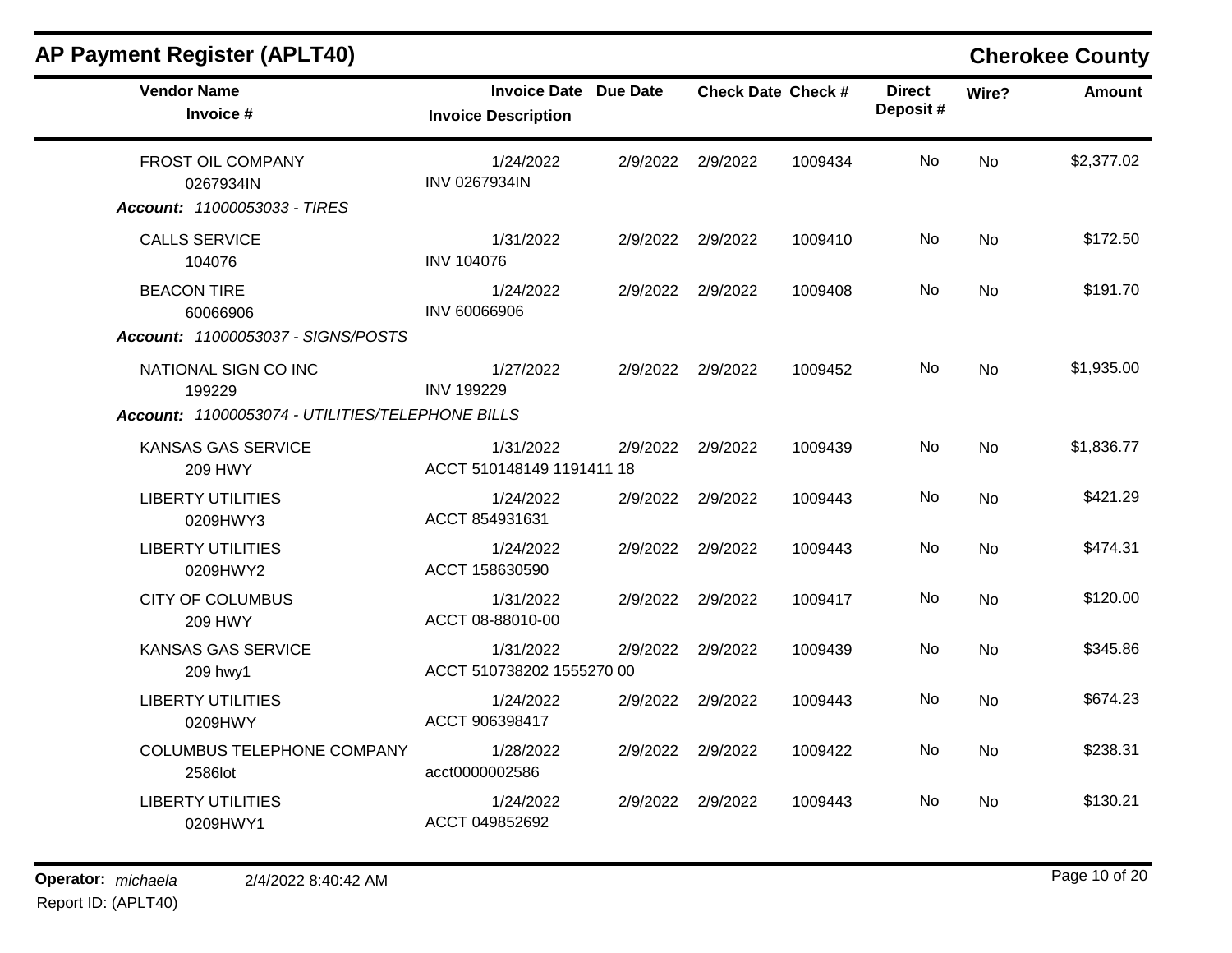| <b>AP Payment Register (APLT40)</b>               |                                                            |                    |                   |                           |                           |           | <b>Cherokee County</b> |
|---------------------------------------------------|------------------------------------------------------------|--------------------|-------------------|---------------------------|---------------------------|-----------|------------------------|
| <b>Vendor Name</b><br>Invoice #                   | <b>Invoice Date Due Date</b><br><b>Invoice Description</b> |                    |                   | <b>Check Date Check #</b> | <b>Direct</b><br>Deposit# | Wire?     | <b>Amount</b>          |
| Account: 11000053075 - DUES/SUBSCRIPTIONS         |                                                            |                    |                   |                           |                           |           |                        |
| <b>KDHE</b><br>KSD981706922                       | 1/27/2022<br>INV KSD981706922                              |                    | 2/9/2022 2/9/2022 | 1009440                   | No                        | <b>No</b> | \$150.00               |
| FEDERAL LICENSING, INC<br>91217                   | 1/27/2022<br><b>INV 91217</b>                              |                    | 2/9/2022 2/9/2022 | 1009431                   | No                        | No        | \$175.00               |
| Account: 11000053079 - MACHINERY/EQUIPMENT        |                                                            |                    |                   |                           |                           |           |                        |
| TRUE VALUE COLUMBUS<br>A459411                    | 1/24/2022<br><b>INV A459411</b>                            |                    | 2/9/2022 2/9/2022 | 1009463                   | No                        | No        | \$29.68                |
| NATALINIS AUTOMOTIVE<br>795284                    | 1/24/2022<br><b>INV 795284</b>                             |                    | 2/9/2022 2/9/2022 | 1009450                   | No.                       | No        | \$39.99                |
| NATALINIS AUTOMOTIVE<br>795288                    | 1/24/2022<br><b>INV 795288</b>                             |                    | 2/9/2022 2/9/2022 | 1009450                   | No                        | <b>No</b> | \$55.74                |
| <b>MIDWEST WHEEL</b><br>267938801                 | 1/31/2022<br>INV 267938801                                 |                    | 2/9/2022 2/9/2022 | 1009448                   | No                        | No        | \$221.55               |
| NATALINIS AUTOMOTIVE<br>795290                    | 1/24/2022<br><b>INV 795290</b>                             |                    | 2/9/2022 2/9/2022 | 1009450                   | No                        | <b>No</b> | \$407.26               |
| <b>PTG</b><br>CM813011173                         | 11/8/2021<br>INV CM813011173                               | 1/26/2022 2/9/2022 |                   | 1009457                   | No                        | No        | (\$37.88)              |
| NATALINIS AUTOMOTIVE<br>795305                    | 1/24/2022<br><b>INV 795305</b>                             |                    | 2/9/2022 2/9/2022 | 1009450                   | No                        | <b>No</b> | \$36.48                |
| NATALINIS AUTOMOTIVE<br>795359                    | 1/25/2022<br><b>INV 795359</b>                             |                    | 2/9/2022 2/9/2022 | 1009450                   | No                        | No        | \$65.42                |
| NATALINIS AUTOMOTIVE<br>795838                    | 1/31/2022<br><b>INV 795838</b>                             |                    | 2/9/2022 2/9/2022 | 1009450                   | No                        | <b>No</b> | \$15.28                |
| GENERAL MACHINERY OF PITTSBURG<br><b>INV19499</b> | 1/31/2022<br><b>INV19499</b>                               | 2/9/2022           | 2/9/2022          | 1009436                   | No                        | No        | \$460.72               |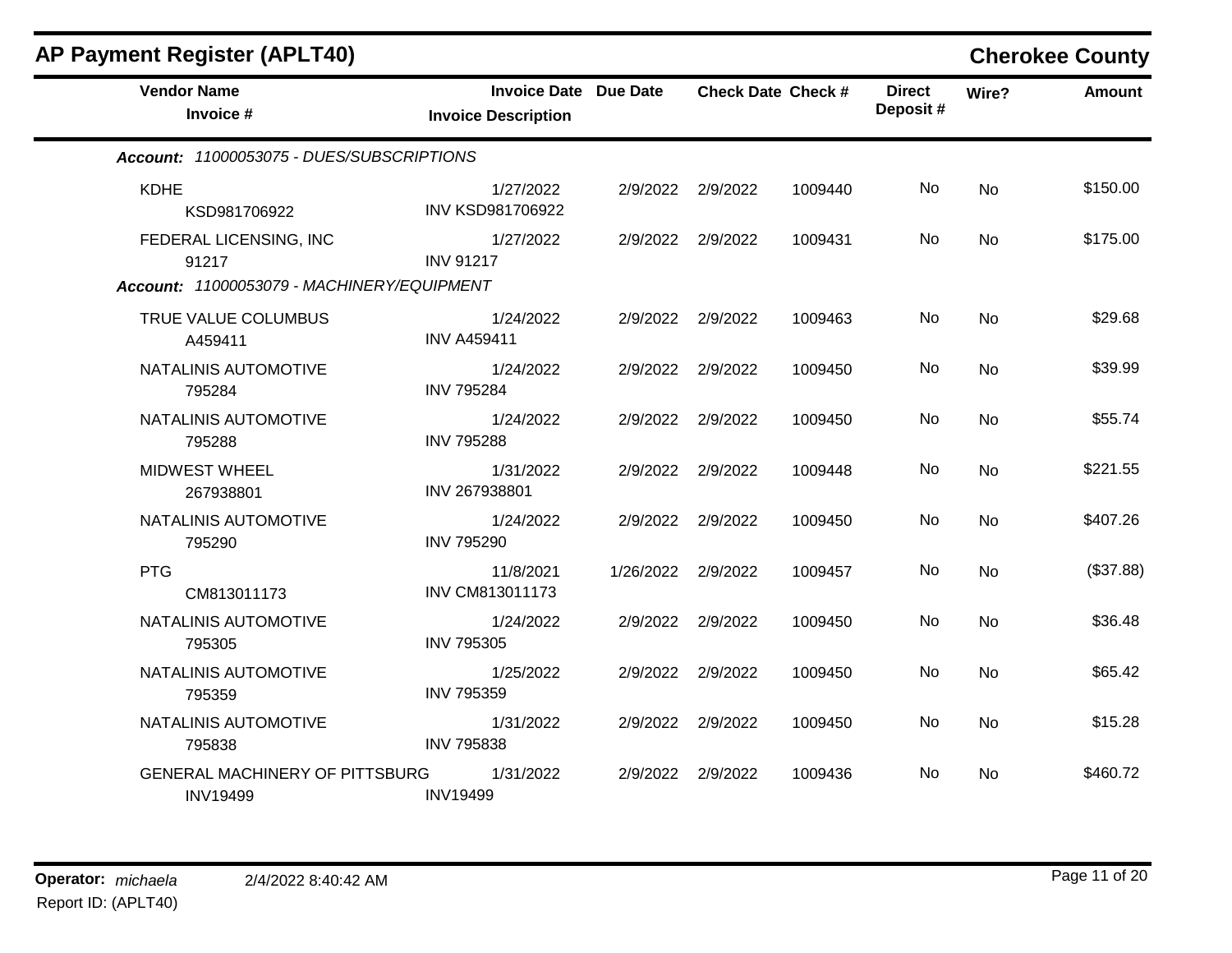| <b>Vendor Name</b><br>Invoice #                          | <b>Invoice Date Due Date</b><br><b>Invoice Description</b> | <b>Check Date Check #</b> |         | <b>Direct</b><br>Deposit# | Wire?     | <b>Amount</b> |
|----------------------------------------------------------|------------------------------------------------------------|---------------------------|---------|---------------------------|-----------|---------------|
| <b>PTG</b><br>813016640                                  | 1/27/2022<br>INV 813016640                                 | 2/9/2022 2/9/2022         | 1009457 | No                        | <b>No</b> | \$306.28      |
| <b>GENERAL MACHINERY OF PITTSBURG</b><br><b>INV19292</b> | 1/24/2022<br><b>INV INV19292</b>                           | 2/9/2022 2/9/2022         | 1009436 | No                        | <b>No</b> | \$56.13       |
| TRUE VALUE COLUMBUS<br>A459305                           | 1/24/2022<br><b>INV A459305</b>                            | 2/9/2022 2/9/2022         | 1009463 | No                        | <b>No</b> | \$2.70        |
| TRUE VALUE COLUMBUS<br>A459728                           | 1/27/2022<br><b>INV A459728</b>                            | 2/9/2022 2/9/2022         | 1009463 | No.                       | <b>No</b> | \$1.79        |
| <b>EQUIPMENT BLADES</b><br>025157                        | 1/27/2022<br><b>INV 025157</b>                             | 2/9/2022 2/9/2022         | 1009428 | No.                       | <b>No</b> | \$242.96      |
| GENERAL MACHINERY OF PITTSBURG<br><b>INV19498</b>        | 1/31/2022<br><b>INV19498</b>                               | 2/9/2022 2/9/2022         | 1009436 | No                        | <b>No</b> | \$35.50       |
| <b>GENERAL MACHINERY OF PITTSBURG</b><br><b>INV19497</b> | 1/31/2022<br><b>INV19497</b>                               | 2/9/2022 2/9/2022         | 1009436 | No.                       | <b>No</b> | \$317.29      |
| NATALINIS AUTOMOTIVE<br>795274                           | 1/24/2022<br><b>INV 795274</b>                             | 2/9/2022 2/9/2022         | 1009450 | No.                       | <b>No</b> | \$215.76      |
| <b>GENERAL MACHINERY OF PITTSBURG</b><br><b>INV19418</b> | 1/31/2022<br><b>INV19418</b>                               | 2/9/2022 2/9/2022         | 1009436 | No                        | <b>No</b> | \$119.68      |
| <b>GENERAL MACHINERY OF PITTSBURG</b><br><b>INV19417</b> | 1/31/2022<br><b>INV 19417</b>                              | 2/9/2022 2/9/2022         | 1009436 | No.                       | <b>No</b> | \$215.68      |
| <b>GENERAL MACHINERY OF PITTSBURG</b><br><b>INV19359</b> | 1/31/2022<br><b>INV19359</b>                               | 2/9/2022 2/9/2022         | 1009436 | No                        | <b>No</b> | \$299.34      |
| <b>PTG</b><br>813016177                                  | 2/1/2022<br>INV 813016177                                  | 2/9/2022 2/9/2022         | 1009457 | No                        | <b>No</b> | \$255.55      |
| FARMERS COOPERATIVE ASSOCIATION<br>319359                | 1/27/2022<br><b>INV 319359</b>                             | 2/9/2022 2/9/2022         | 1009430 | No.                       | <b>No</b> | \$7.62        |
| <b>KIRKLAND</b><br>624711                                | 1/27/2022<br><b>INV 624711</b>                             | 2/9/2022 2/9/2022         | 1009441 | No.                       | <b>No</b> | \$407.52      |

## **AP Payment Register (APLT40) Cherokee County**

**Operator:** *michaela* 2/4/2022 8:40:42 AM

Report ID: (APLT40)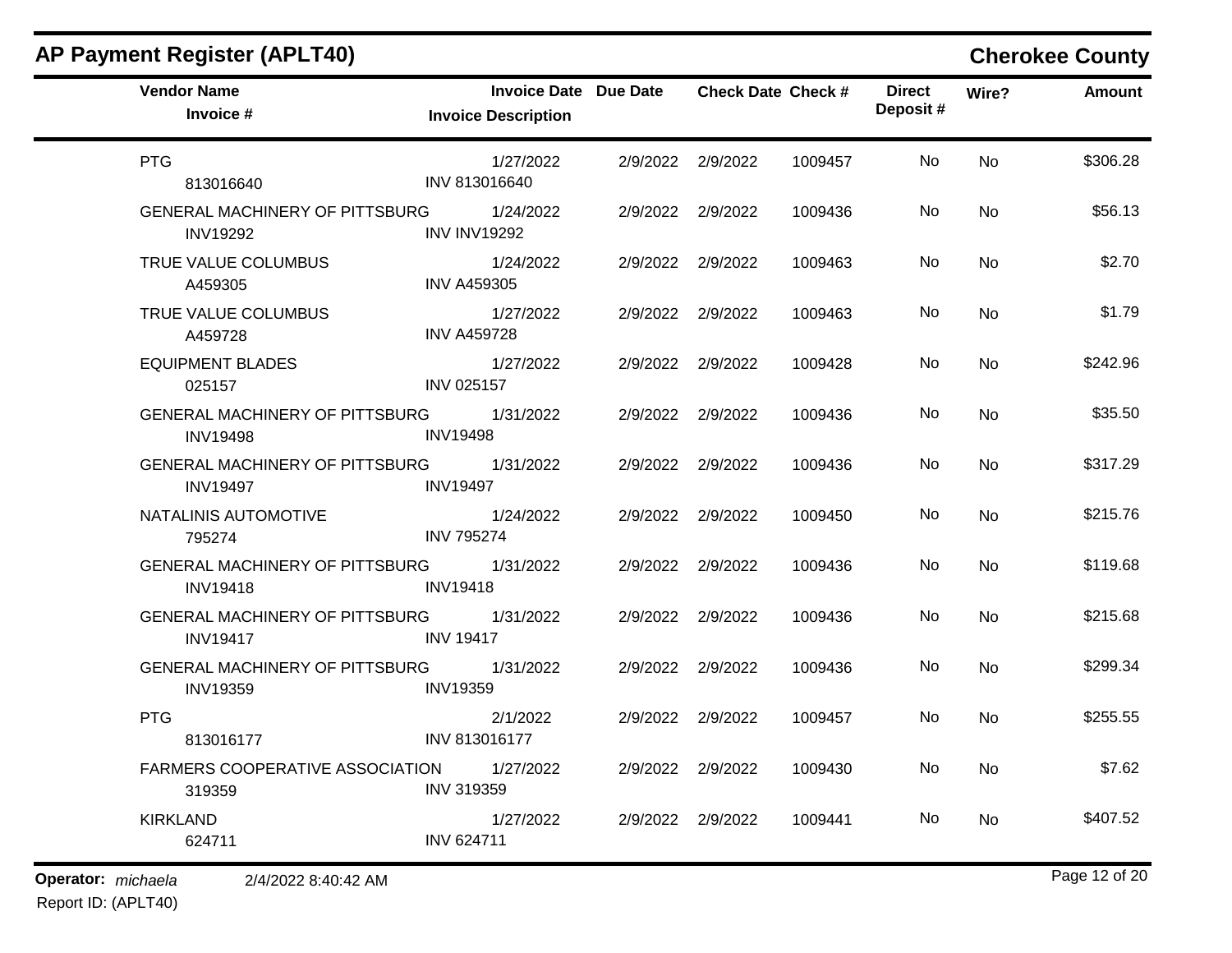| <b>AP Payment Register (APLT40)</b> |  |
|-------------------------------------|--|
|-------------------------------------|--|

## **Cherokee County**

| <b>Vendor Name</b><br>Invoice $#$                   | <b>Invoice Date Due Date</b><br><b>Invoice Description</b> | <b>Check Date Check #</b> |         | <b>Direct</b><br>Deposit# | Wire?     | <b>Amount</b> |
|-----------------------------------------------------|------------------------------------------------------------|---------------------------|---------|---------------------------|-----------|---------------|
| <b>FARMERS COOPERATIVE ASSOCIATION</b><br>319388    | 1/27/2022<br><b>INV 319388</b>                             | 2/9/2022 2/9/2022         | 1009430 | No.                       | <b>No</b> | \$44.66       |
| FARMERS COOPERATIVE ASSOCIATION 1/27/2022<br>319378 | <b>INV 319378</b>                                          | 2/9/2022 2/9/2022         | 1009430 | No.                       | <b>No</b> | \$5.63        |
| <b>KIRKLAND</b><br>625202                           | 1/27/2022<br>INV 625202                                    | 2/9/2022 2/9/2022         | 1009441 | No.                       | No.       | \$9,578.16    |
| <b>FARMERS COOPERATIVE ASSOCIATION</b><br>319353    | 1/27/2022<br><b>INV 319353</b>                             | 2/9/2022 2/9/2022         | 1009430 | No                        | <b>No</b> | \$5.16        |
| NATALINIS AUTOMOTIVE<br>795070                      | 1/24/2022<br><b>INV 795070</b>                             | 2/9/2022 2/9/2022         | 1009450 | No                        | <b>No</b> | \$740.00      |
| NATALINIS AUTOMOTIVE<br>795183                      | 1/24/2022<br><b>INV 795183</b>                             | 2/9/2022 2/9/2022         | 1009450 | No                        | <b>No</b> | \$215.76      |
| <b>MIDWEST WHEEL</b><br>256639702                   | 1/31/2022<br>INV 256639702                                 | 2/9/2022 2/9/2022         | 1009448 | No                        | <b>No</b> | \$152.66      |
| <b>MIDWEST WHEEL</b><br>2679388                     | 1/31/2022<br><b>INV 2679388</b>                            | 2/9/2022 2/9/2022         | 1009448 | No.                       | <b>No</b> | \$221.55      |
| NATALINIS AUTOMOTIVE<br>795213                      | 1/24/2022<br>INV 795213                                    | 2/9/2022 2/9/2022         | 1009450 | No                        | <b>No</b> | \$42.99       |
| FARMERS COOPERATIVE ASSOCIATION<br>319339           | 1/27/2022<br><b>INV 319339</b>                             | 2/9/2022 2/9/2022         | 1009430 | No.                       | No        | \$38.10       |
| Account: 11000053080 - MAINTENANCE/BLDGS & GROUNDS  |                                                            |                           |         |                           |           |               |
| TRUE VALUE COLUMBUS<br>B23264                       | 1/25/2022<br><b>INV B23264</b>                             | 2/9/2022 2/9/2022         | 1009463 | No.                       | No        | \$26.98       |
| CLEAN THE UNIFORM CO JOPLIN<br>20274090             | 1/25/2022<br>INV 20274090                                  | 2/9/2022 2/9/2022         | 1009418 | No                        | No        | \$35.65       |
| RIVERTON BUILDING SUPPLY INC<br>19778               | 1/27/2022<br><b>INV 19778</b>                              | 2/9/2022 2/9/2022         | 1009459 | No.                       | No.       | \$61.40       |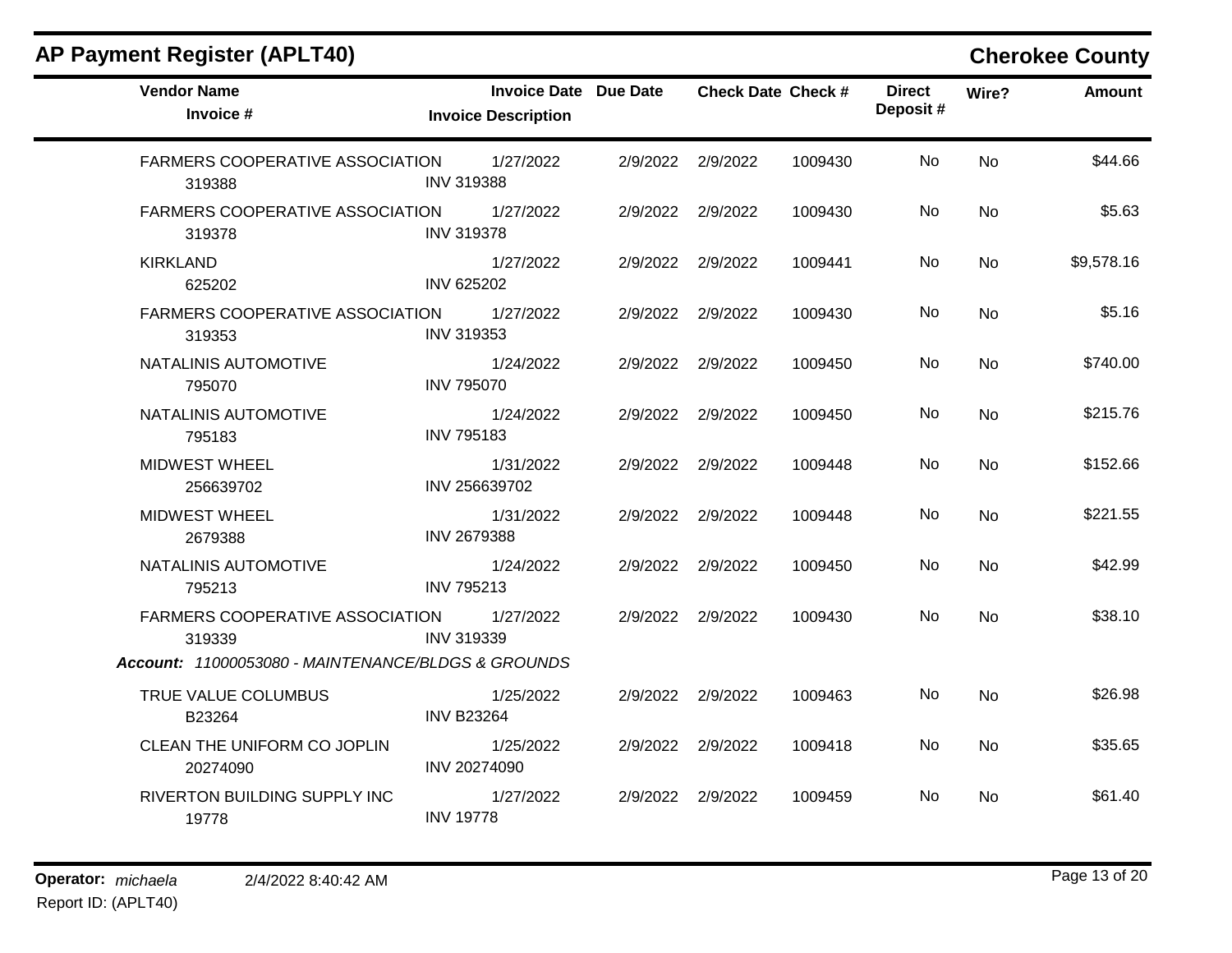|  |  |  | <b>AP Payment Register (APLT40)</b> |  |
|--|--|--|-------------------------------------|--|
|--|--|--|-------------------------------------|--|

## **Cherokee County**

| <b>Vendor Name</b><br>Invoice #               | <b>Invoice Date Due Date</b><br><b>Invoice Description</b> |          | <b>Check Date Check #</b> |         | <b>Direct</b><br>Deposit# | Wire?     | <b>Amount</b> |
|-----------------------------------------------|------------------------------------------------------------|----------|---------------------------|---------|---------------------------|-----------|---------------|
| TRUE VALUE COLUMBUS<br>A459021                | 1/25/2022<br><b>INV A459021</b>                            | 2/9/2022 | 2/9/2022                  | 1009463 | No                        | <b>No</b> | \$8.99        |
| TRUE VALUE COLUMBUS<br>A459248                | 1/25/2022<br><b>INV A459248</b>                            | 2/9/2022 | 2/9/2022                  | 1009463 | No                        | <b>No</b> | \$38.68       |
| PARCOM, LLC<br>1390                           | 1/31/2022<br><b>INV 1390</b>                               | 2/9/2022 | 2/9/2022                  | 1009455 | No                        | <b>No</b> | \$140.00      |
| CLEAN THE UNIFORM CO JOPLIN<br>20272360       | 1/24/2022<br>INV 20272360                                  | 2/9/2022 | 2/9/2022                  | 1009418 | No                        | <b>No</b> | \$35.65       |
| TRUE VALUE COLUMBUS<br>A458573                | 1/25/2022<br><b>INV A458573</b>                            | 2/9/2022 | 2/9/2022                  | 1009463 | <b>No</b>                 | <b>No</b> | \$32.47       |
| TRUE VALUE COLUMBUS<br>A458933                | 1/25/2022<br><b>INV A458933</b>                            |          | 2/9/2022 2/9/2022         | 1009463 | No                        | <b>No</b> | \$162.87      |
| Account: 11000053093 - OFFICE FURNITURE/EQUIP |                                                            |          |                           |         |                           |           |               |
| COPY PRODUCTS INC<br>401484                   | 1/24/2022<br><b>INV 401484</b>                             |          | 2/9/2022 2/9/2022         | 1009423 | No                        | <b>No</b> | \$95.25       |
| <b>Subtotal for Department: 000:</b>          |                                                            |          |                           |         |                           |           |               |
|                                               |                                                            |          |                           |         |                           |           | \$46,150.55   |
| <b>Subtotal for Fund: 110:</b>                |                                                            |          |                           |         |                           |           |               |
|                                               |                                                            |          |                           |         |                           |           | \$46,150.55   |
| 130<br><b>NOXIOUS WEED</b><br>Fund:           |                                                            |          |                           |         |                           |           |               |
| Dept:<br>000<br><b>NON-DEPARTMENTAL</b>       |                                                            |          |                           |         |                           |           |               |
| Account: 13000053074 - TELEPHONE BILLS        |                                                            |          |                           |         |                           |           |               |
| COLUMBUS TELEPHONE COMPANY<br>0209nox         | 1/28/2022<br>ACCT 0000002293                               | 2/9/2022 | 2/9/2022                  | 1009422 | No                        | No        | \$127.72      |
| <b>Subtotal for Department: 000:</b>          |                                                            |          |                           |         |                           |           |               |
|                                               |                                                            |          |                           |         |                           |           | \$127.72      |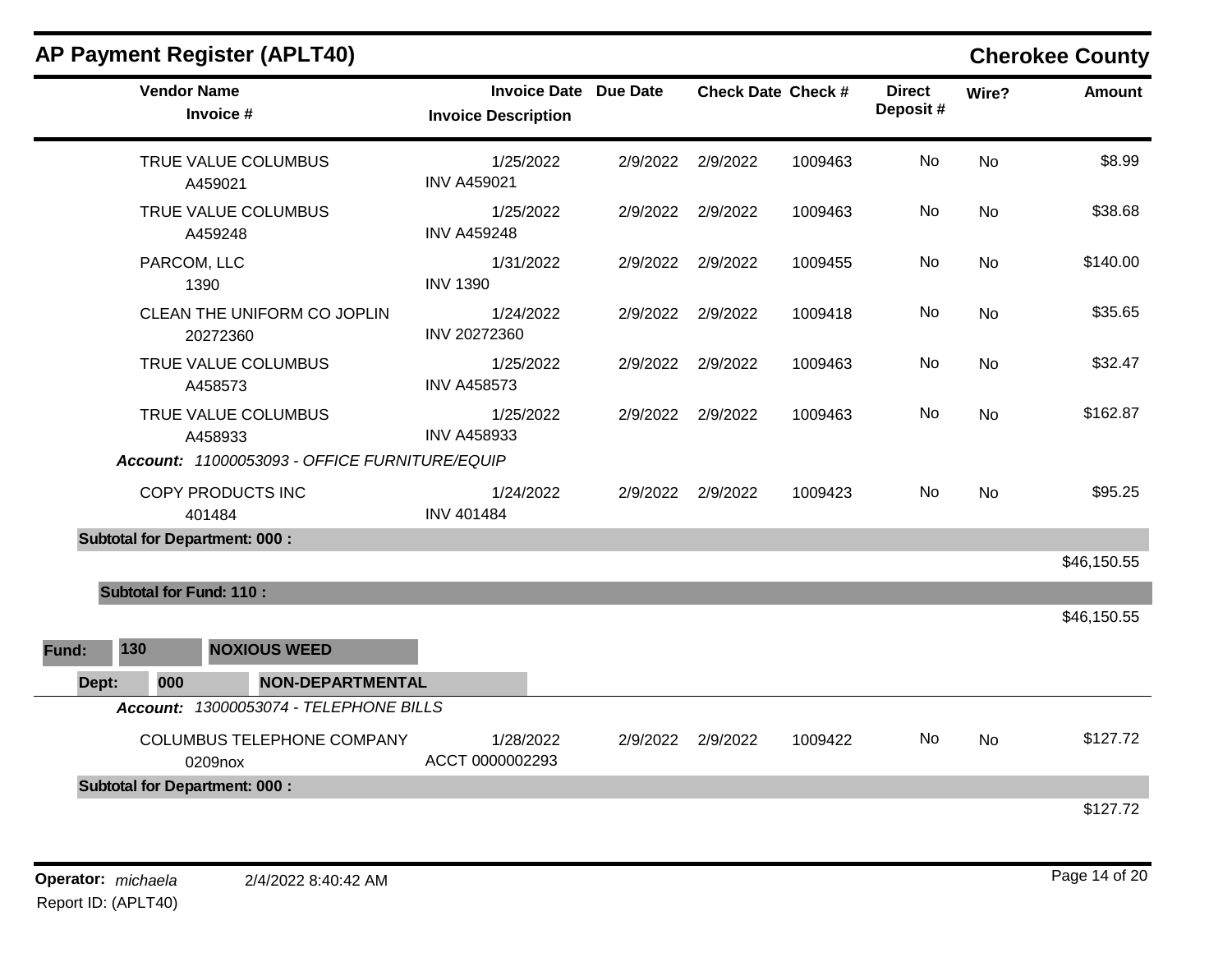|       |                                | <b>AP Payment Register (APLT40)</b>                        |                                                            |                   |                           |                           |           | <b>Cherokee County</b> |
|-------|--------------------------------|------------------------------------------------------------|------------------------------------------------------------|-------------------|---------------------------|---------------------------|-----------|------------------------|
|       | <b>Vendor Name</b>             | Invoice #                                                  | <b>Invoice Date Due Date</b><br><b>Invoice Description</b> |                   | <b>Check Date Check #</b> | <b>Direct</b><br>Deposit# | Wire?     | Amount                 |
|       | <b>Subtotal for Fund: 130:</b> |                                                            |                                                            |                   |                           |                           |           |                        |
|       |                                |                                                            |                                                            |                   |                           |                           |           | \$127.72               |
| Fund: | 140                            | <b>HEALTH</b>                                              |                                                            |                   |                           |                           |           |                        |
| Dept: | 000                            | <b>NON-DEPARTMENTAL</b>                                    |                                                            |                   |                           |                           |           |                        |
|       |                                | Account: 14000053021 - PRINTING/OFFICE SUPPLIES            |                                                            |                   |                           |                           |           |                        |
|       |                                | <b>FOUR STATE PRINTING</b>                                 | 1/31/2022                                                  | 2/9/2022 2/9/2022 | 1009433                   | No                        | <b>No</b> | \$9.95                 |
|       |                                | 11671<br>Account: 14000053072 - GAS, ELECTRIC, WATER/PHONE | <b>INV 11671</b>                                           |                   |                           |                           |           |                        |
|       |                                |                                                            |                                                            |                   |                           |                           |           |                        |
|       |                                | <b>CITY OF COLUMBUS</b><br>209                             | 1/31/2022<br>ACCT 07-17240-00                              | 2/9/2022 2/9/2022 | 1009417                   | No                        | <b>No</b> | \$60.00                |
|       |                                | <b>COLUMBUS TELEPHONE COMPANY</b>                          | 1/31/2022                                                  | 2/9/2022 2/9/2022 | 1009421                   | No.                       | <b>No</b> | \$51.64                |
|       |                                | 209 HE                                                     | <b>ACCT 2311</b>                                           |                   |                           |                           |           |                        |
|       |                                | <b>VERIZON WIRELESS</b>                                    | 1/31/2022                                                  | 2/9/2022 2/9/2022 | 1009464                   | No.                       | No        | \$125.96               |
|       |                                | 209                                                        | INV 9897192599                                             |                   |                           |                           |           |                        |
|       |                                | COLUMBUS TELEPHONE COMPANY                                 | 1/31/2022                                                  | 2/9/2022 2/9/2022 | 1009421                   | No.                       | <b>No</b> | \$460.71               |
|       |                                | 209 HE1                                                    | <b>ACCT 2060</b>                                           |                   |                           |                           |           |                        |
|       |                                | <b>KANSAS GAS SERVICE</b>                                  | 1/31/2022<br>ACCT 510080477 1188672 27                     | 2/9/2022 2/9/2022 | 1009439                   | No                        | <b>No</b> | \$119.00               |
|       |                                | 209 HE                                                     |                                                            |                   |                           |                           |           |                        |
|       |                                | <b>LIBERTY UTILITIES</b><br>209 HE                         | 1/31/2022<br>ACCT 616527-32-1                              | 2/9/2022 2/9/2022 | 1009443                   | No                        | No        | \$414.76               |
|       |                                | Account: 14000053080 - MAINTENANCE/BLDGS & GROUNDS         |                                                            |                   |                           |                           |           |                        |
|       |                                | <b>CDL ELECTRIC</b>                                        | 1/31/2022                                                  | 2/9/2022 2/9/2022 | 1009411                   | No.                       | No        | \$136.76               |
|       |                                | W61315                                                     | <b>INV W61315</b>                                          |                   |                           |                           |           |                        |
|       |                                | Account: 14000053182 - CONTRACTS                           |                                                            |                   |                           |                           |           |                        |
|       |                                | <b>MEDICAL WASTE SERVICES</b>                              | 1/31/2022                                                  | 2/9/2022 2/9/2022 | 1009446                   | No.                       | No.       | \$99.00                |
|       |                                | 204593                                                     | <b>INV 204593</b>                                          |                   |                           |                           |           |                        |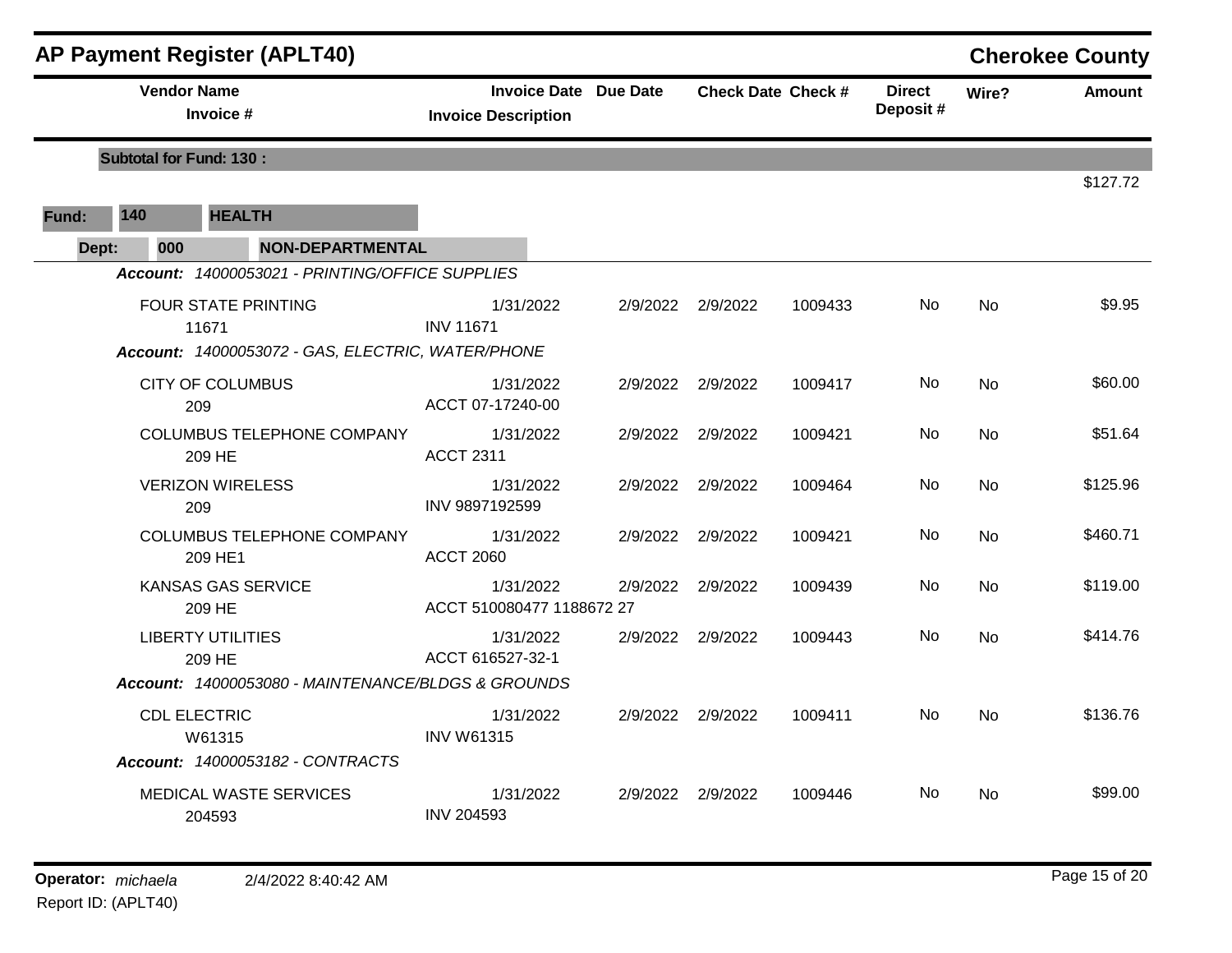|       |                    | <b>AP Payment Register (APLT40)</b>    |                                                            |          |                   |                           |                           |           | <b>Cherokee County</b> |
|-------|--------------------|----------------------------------------|------------------------------------------------------------|----------|-------------------|---------------------------|---------------------------|-----------|------------------------|
|       |                    | <b>Vendor Name</b><br>Invoice #        | <b>Invoice Date Due Date</b><br><b>Invoice Description</b> |          |                   | <b>Check Date Check #</b> | <b>Direct</b><br>Deposit# | Wire?     | <b>Amount</b>          |
|       |                    | <b>Subtotal for Department: 000:</b>   |                                                            |          |                   |                           |                           |           |                        |
|       |                    | <b>Subtotal for Fund: 140:</b>         |                                                            |          |                   |                           |                           |           | \$1,477.78             |
|       |                    |                                        |                                                            |          |                   |                           |                           |           | \$1,477.78             |
| Fund: | 224                | <b>CHEROKEE COUNTY 911</b>             |                                                            |          |                   |                           |                           |           |                        |
| Dept: | 000                | <b>NON-DEPARTMENTAL</b>                |                                                            |          |                   |                           |                           |           |                        |
|       |                    | Account: 22400053300 - MISC PAID OUT   |                                                            |          |                   |                           |                           |           |                        |
|       | AT&T               | 0209                                   | 1/25/2022                                                  | 2/9/2022 | 2/9/2022          | 1009407                   | No                        | No        | \$318.56               |
|       |                    | NEWEGG BUSINESS, INC<br>1303694602     | 1/27/2022<br>INV 1303694602                                | 2/9/2022 | 2/9/2022          | 1009453                   | No                        | No        | \$699.99               |
|       |                    | <b>CENTURYLINK</b><br>209 911          | 1/31/2022<br>ACCT 313409961                                |          | 2/9/2022 2/9/2022 | 1009412                   | No                        | No        | \$476.00               |
|       |                    | <b>VERIZON WIRELESS</b><br>9897633854  | 1/31/2022<br>INV 9897633854                                | 2/9/2022 | 2/9/2022          | 1009464                   | No                        | <b>No</b> | \$1,414.66             |
|       |                    | <b>Subtotal for Department: 000:</b>   |                                                            |          |                   |                           |                           |           |                        |
|       |                    |                                        |                                                            |          |                   |                           |                           |           | \$2,909.21             |
|       |                    | <b>Subtotal for Fund: 224:</b>         |                                                            |          |                   |                           |                           |           |                        |
| Fund: | 230                | <b>APPRAISER COSTS</b>                 |                                                            |          |                   |                           |                           |           | \$2,909.21             |
| Dept: | 000                | <b>NON-DEPARTMENTAL</b>                |                                                            |          |                   |                           |                           |           |                        |
|       |                    | Account: 23000053074 - TELEPHONE BILLS |                                                            |          |                   |                           |                           |           |                        |
|       |                    | COLUMBUS TELEPHONE COMPANY<br>0209cort | 1/28/2022<br>ACCT 0000007577                               |          | 2/9/2022 2/9/2022 | 1009422                   | No                        | No        | \$114.51               |
|       |                    | <b>Subtotal for Department: 000:</b>   |                                                            |          |                   |                           |                           |           |                        |
|       |                    |                                        |                                                            |          |                   |                           |                           |           | \$114.51               |
|       | Operator: michaela | 2/4/2022 8:40:42 AM                    |                                                            |          |                   |                           |                           |           | Page 16 of 20          |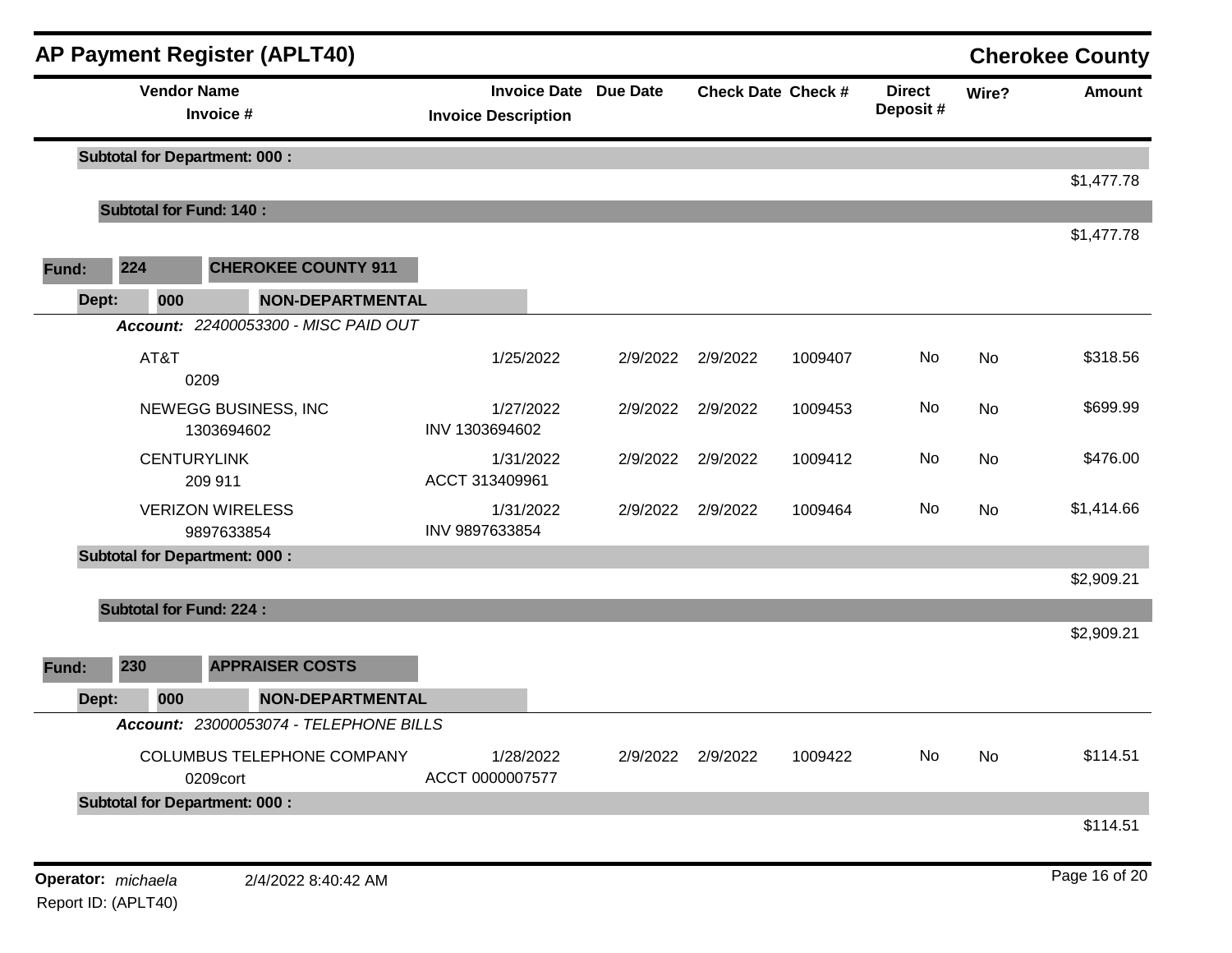|       |                                      | <b>AP Payment Register (APLT40)</b>         |                                        |                              |          |          |                           |                           |           | <b>Cherokee County</b> |
|-------|--------------------------------------|---------------------------------------------|----------------------------------------|------------------------------|----------|----------|---------------------------|---------------------------|-----------|------------------------|
|       | <b>Vendor Name</b>                   | Invoice #                                   | <b>Invoice Description</b>             | <b>Invoice Date Due Date</b> |          |          | <b>Check Date Check #</b> | <b>Direct</b><br>Deposit# | Wire?     | Amount                 |
|       | <b>Subtotal for Fund: 230:</b>       |                                             |                                        |                              |          |          |                           |                           |           |                        |
|       |                                      |                                             |                                        |                              |          |          |                           |                           |           | \$114.51               |
| Fund: | 260                                  | <b>EMPLOYEE BENEFITS</b>                    |                                        |                              |          |          |                           |                           |           |                        |
| Dept: | 000                                  | <b>NON-DEPARTMENTAL</b>                     |                                        |                              |          |          |                           |                           |           |                        |
|       |                                      | Account: 26000053215 - MERITAIN HEALTH      |                                        |                              |          |          |                           |                           |           |                        |
|       | <b>LOGAN GRANT</b><br>0209           |                                             | 1/28/2022<br><b>REIMB-INS PREMIUMS</b> |                              | 2/9/2022 | 2/9/2022 | 1009444                   | No                        | <b>No</b> | \$586.64               |
|       |                                      | <b>Account: 26000053216 - VSP Insurance</b> |                                        |                              |          |          |                           |                           |           |                        |
|       |                                      | <b>VISION SERVICE PLAN</b><br>814182934     | 1/25/2022<br>INV 814182934             |                              | 2/9/2022 | 2/9/2022 | 1009466                   | No.                       | <b>No</b> | \$2,470.97             |
|       | <b>Subtotal for Department: 000:</b> |                                             |                                        |                              |          |          |                           |                           |           |                        |
|       |                                      |                                             |                                        |                              |          |          |                           |                           |           | \$3,057.61             |
|       | <b>Subtotal for Fund: 260:</b>       |                                             |                                        |                              |          |          |                           |                           |           |                        |
|       |                                      |                                             |                                        |                              |          |          |                           |                           |           | \$3,057.61             |
| Fund: | 300                                  | <b>SERVICE FOR ELDERLY</b>                  |                                        |                              |          |          |                           |                           |           |                        |
| Dept: | 000                                  | NON-DEPARTMENTAL                            |                                        |                              |          |          |                           |                           |           |                        |
|       |                                      | Account: 30000053072 - GAS, ELECTRIC, WATER |                                        |                              |          |          |                           |                           |           |                        |
|       |                                      | <b>LIBERTY UTILITIES</b><br>828267310       | 1/28/2022<br>ACCT 828267310            |                              | 2/9/2022 | 2/9/2022 | 1009443                   | No                        | <b>No</b> | \$115.84               |
|       |                                      | <b>CITY OF COLUMBUS</b><br>209 ELD          | 1/31/2022<br>ACCT 07-48820-01          |                              | 2/9/2022 | 2/9/2022 | 1009417                   | No.                       | <b>No</b> | \$56.35                |
|       |                                      | <b>LIBERTY UTILITIES</b><br>124991597       | 1/28/2022<br>ACCT 124991597            |                              | 2/9/2022 | 2/9/2022 | 1009443                   | No                        | <b>No</b> | \$159.63               |
|       |                                      | <b>KANSAS GAS SERVICE</b><br>209 ELD        | 1/31/2022<br>ACCT 510020083 1175382 00 |                              | 2/9/2022 | 2/9/2022 | 1009439                   | No.                       | No        | \$62.00                |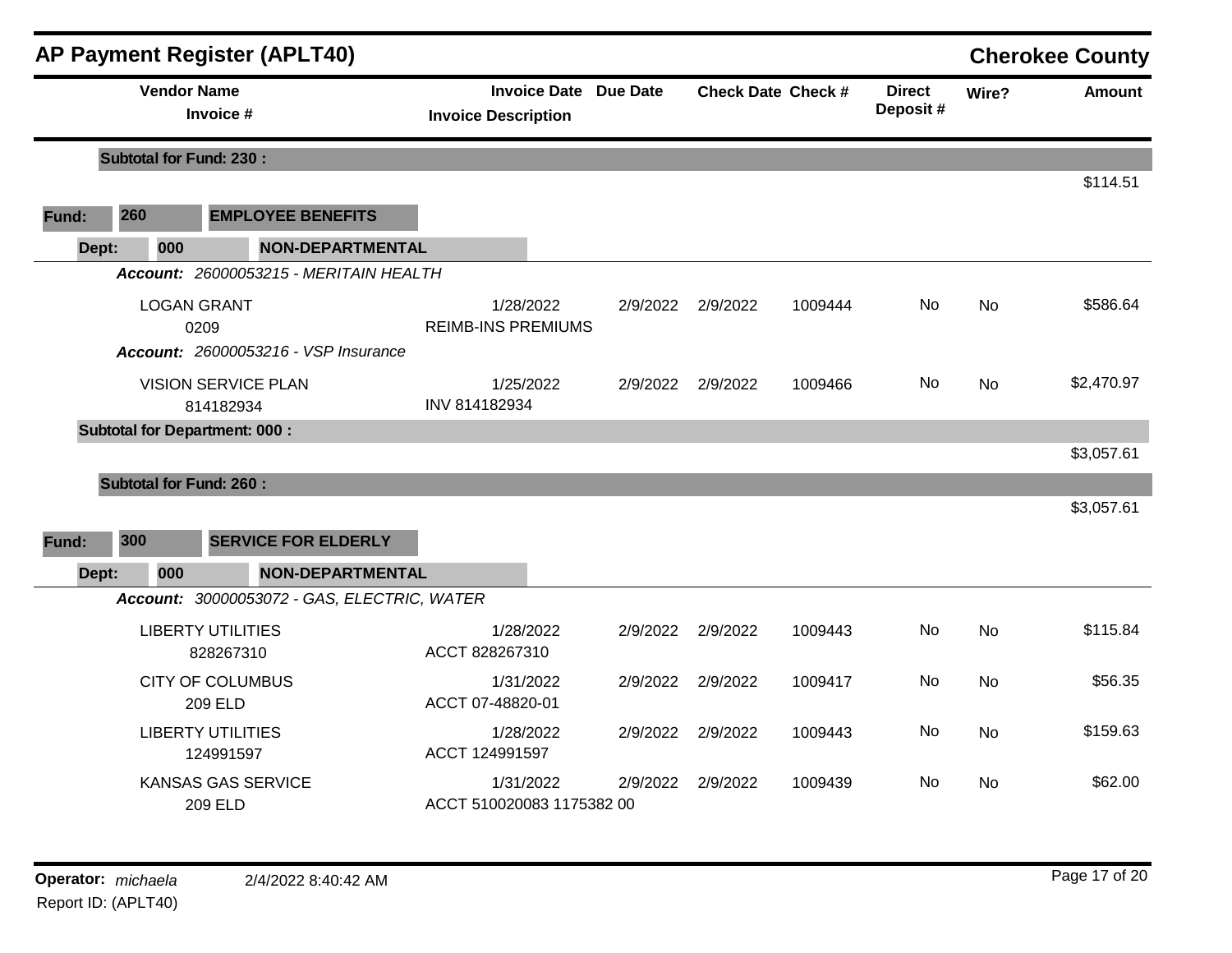|       |                                | <b>AP Payment Register (APLT40)</b>                                           |                                                            |          |          |                           |                           |           | <b>Cherokee County</b> |
|-------|--------------------------------|-------------------------------------------------------------------------------|------------------------------------------------------------|----------|----------|---------------------------|---------------------------|-----------|------------------------|
|       | <b>Vendor Name</b>             | Invoice #                                                                     | <b>Invoice Date Due Date</b><br><b>Invoice Description</b> |          |          | <b>Check Date Check #</b> | <b>Direct</b><br>Deposit# | Wire?     | <b>Amount</b>          |
|       |                                | <b>LIBERTY UTILITIES</b><br>209 ELD2                                          | 1/31/2022<br>ACCT 059522-21-9                              | 2/9/2022 | 2/9/2022 | 1009443                   | No                        | <b>No</b> | \$132.56               |
|       |                                | <b>LIBERTY UTILITIES</b><br>209 ELD1                                          | 1/31/2022<br>ACCT 487490-67-4                              | 2/9/2022 | 2/9/2022 | 1009443                   | No                        | No        | \$46.81                |
|       |                                | <b>KANSAS GAS SERVICE</b><br>209 ELD1                                         | 1/31/2022<br>ACCT 512076592 1191351 09                     | 2/9/2022 | 2/9/2022 | 1009439                   | No                        | No        | \$262.44               |
|       |                                | <b>LIBERTY UTILITIES</b><br>209 ELD<br>Account: 30000053074 - TELEPHONE BILLS | 1/31/2022<br>ACCT 535793-78-0                              | 2/9/2022 | 2/9/2022 | 1009443                   | No                        | No        | \$38.82                |
|       |                                | COLUMBUS TELEPHONE COMPANY<br>1085                                            | 1/27/2022<br>ACCT 0000001085                               | 2/9/2022 | 2/9/2022 | 1009422                   | No                        | <b>No</b> | \$468.29               |
|       |                                | <b>Subtotal for Department: 000:</b>                                          |                                                            |          |          |                           |                           |           |                        |
|       | <b>Subtotal for Fund: 300:</b> |                                                                               |                                                            |          |          |                           |                           |           | \$1,342.74             |
|       |                                |                                                                               |                                                            |          |          |                           |                           |           | \$1,342.74             |
| Fund: | 330                            | <b>SEWER DISTRICT#1 OPER</b>                                                  |                                                            |          |          |                           |                           |           |                        |
| Dept: | 000                            | <b>NON-DEPARTMENTAL</b>                                                       |                                                            |          |          |                           |                           |           |                        |
|       |                                | Account: 33000053072 - GAS, ELECTRIC, WATER                                   |                                                            |          |          |                           |                           |           |                        |
|       |                                | <b>LIBERTY UTILITIES</b><br><b>209 SEW</b>                                    | 1/31/2022<br>ACCT 547731-85-1                              | 2/9/2022 | 2/9/2022 | 1009443                   | No                        | <b>No</b> | \$718.34               |
|       |                                | Account: 33000053074 - TELEPHONE BILLS                                        |                                                            |          |          |                           |                           |           |                        |
|       | <b>CENTURYLINK</b>             |                                                                               | 1/31/2022                                                  | 2/9/2022 | 2/9/2022 | 1009412                   | No.                       | No.       | \$201.03               |

ACCT 438097159

**Subtotal for Department: 000 :** 

\$919.37

209 SEW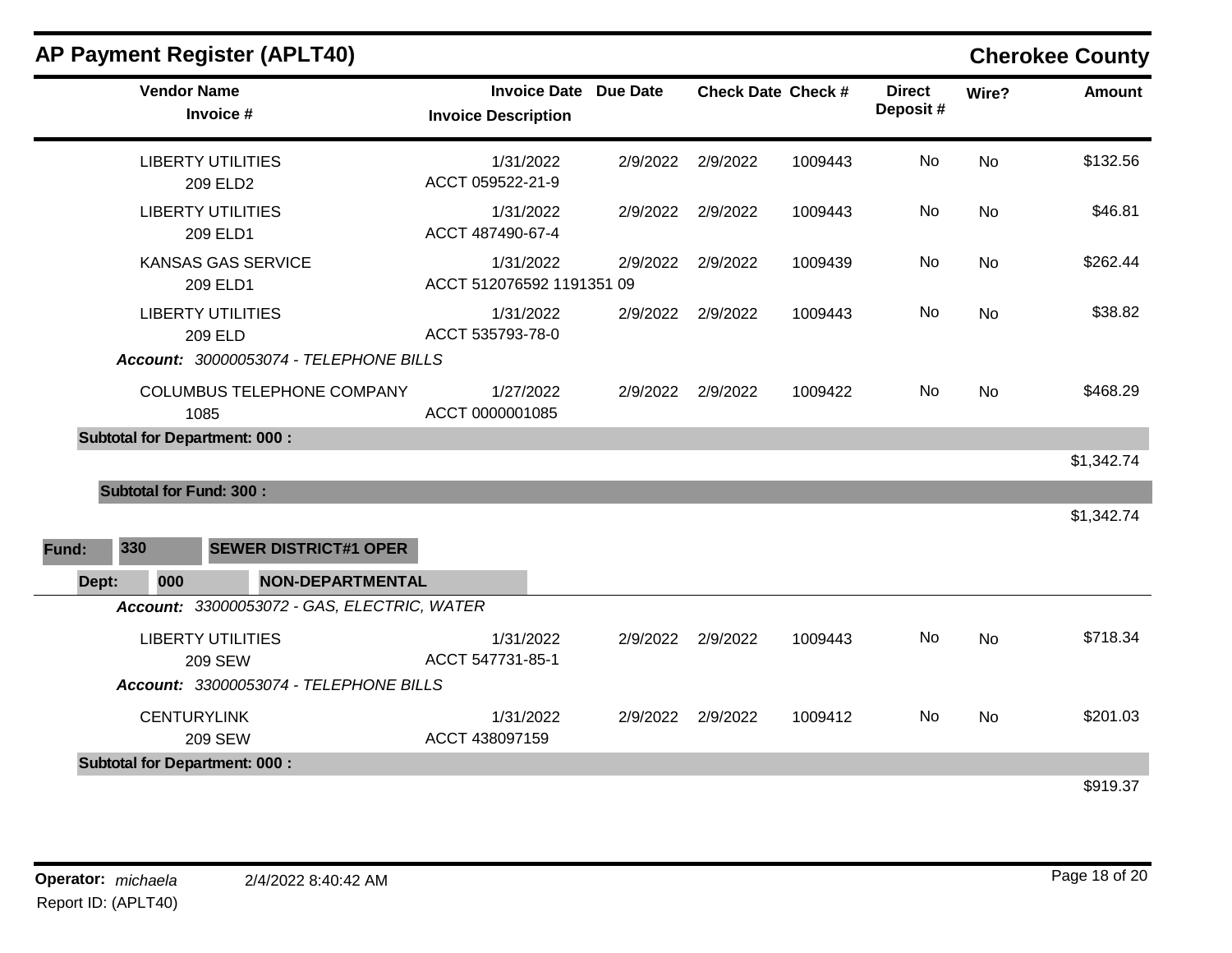| <b>AP Payment Register (APLT40)</b> |                                                            |                                   |                           |       | <b>Cherokee County</b> |
|-------------------------------------|------------------------------------------------------------|-----------------------------------|---------------------------|-------|------------------------|
| <b>Vendor Name</b><br>Invoice #     | <b>Invoice Date Due Date</b><br><b>Invoice Description</b> | <b>Check Date Check #</b>         | <b>Direct</b><br>Deposit# | Wire? | Amount                 |
| Subtotal for Fund: 330 :            |                                                            |                                   |                           |       |                        |
|                                     |                                                            |                                   |                           |       | \$919.37               |
|                                     |                                                            | Total for Bank 1 Account 1120298: |                           |       | \$104,783.66           |
|                                     |                                                            | ***** Total Invoices Paid:        |                           |       | \$104,783.66           |